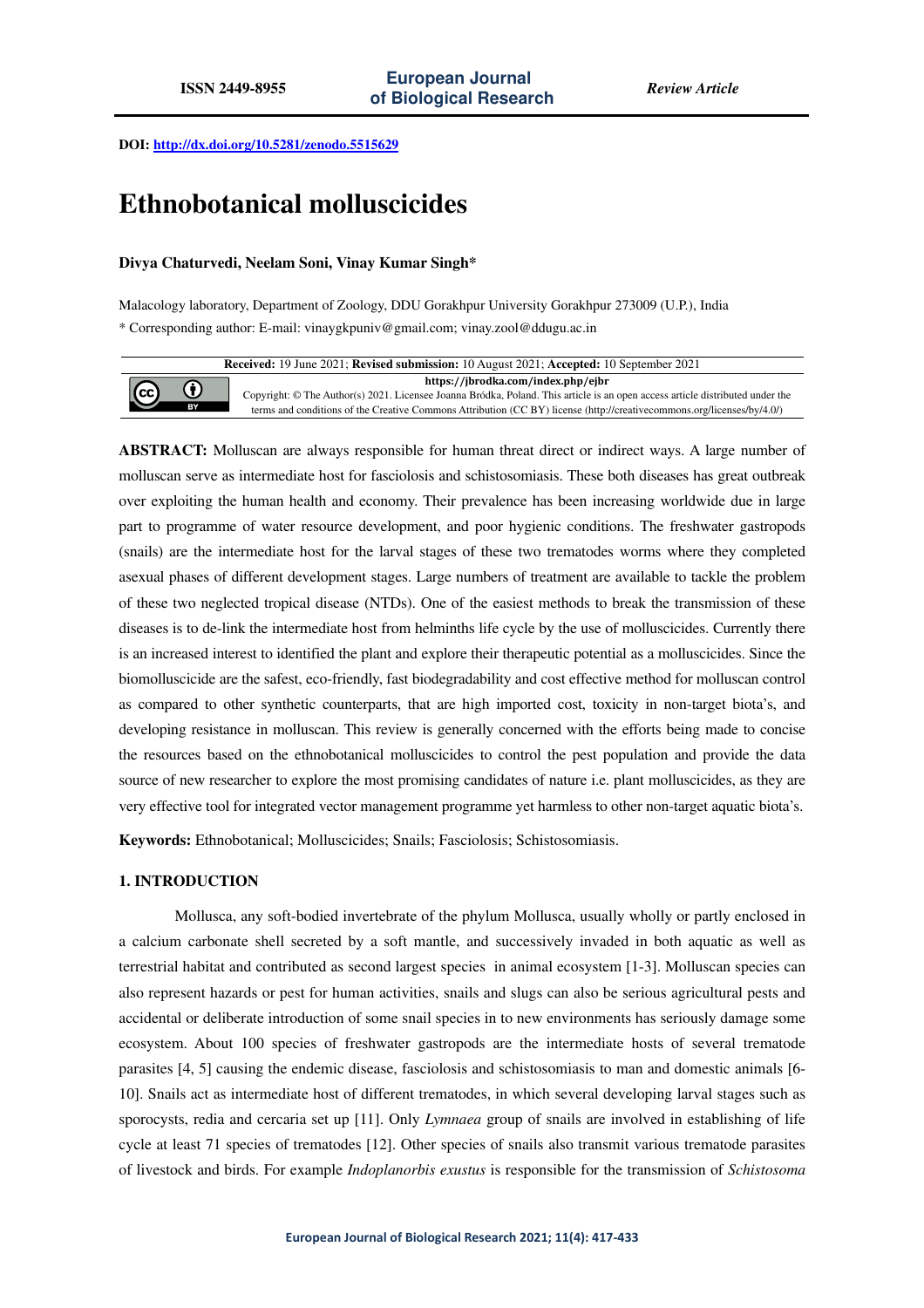*nasale, S. spindal,* and *S. indicum* as well as other trematode such as *Fasciola hepatica* and *F. gigantica*, *Echinostoma* species and some other *Spirorchids* [13, 14]. Age and size of snails, depth of water are some of the factor that appears to affect the prevalence and intensity of digenetic trematode infection in snail intermediate host [15]. Among the various water snails *Lymnaea, Gyraulus, Vivipara* and *Indoplanorbis* species are common cause's trematode infection [16]. These diseases are one of the leading causes of morbidity and mortality both in human and livestock and contribute to socio-economic problem [7, 17-20]. On solution to tackle with the problem of Schistosomiasis/Fasciolosis with the introduction of new and safer drugs for the treatment of NTDs, snail control employed as combating the disease. The use of molluscicides has been and still is the most important method for controlling hosts. These molluscicides may be of synthetic or of plant origin [21, 22]. Researchers have extensively reviewed the different aspect of harmful gastropods control which may be of different type viz- biological, chemical and control by plant derived molluscicide [6, 7, 17, 23] A fast *in vitro* molluscicidal assay may accelerate the development of novel molluscicides. There is a growing interest in phytochemical with potent molluscicidal activity because plants promise to give a wide array of bioactive compounds as molluscicides [24]. Nature has a wide variety of flora, which is rich source of bioactive compounds, about 56 families of angiosperm and more than 1,400 species of plants have been studies for the molluscicidal activity [25].

Extensive researches are going on in different part of the world to explore the molluscicidal property of plants [22, 26-28] and many more might still be waiting to explore. This review is summarized form of the green molluscicides extract from various plant families in recent decade and give the promising result against molluscan pest.

## **2. EUPHORBIACEAE**

Family Euphorbiaceae is one of the dominant flowering plant families and has about 7,500 species organized into 300 genera [29, 30]. Several plant of this family has been screen out for their molluscicidal potential. The plants group *Euphorbia royleana, E. antisyphilitica, E. lactea cristata* and *Jatropha gossypifolia* were tested against pest *Lymnaea acuminata* and *Indoplanorbis exustus* and its effect on antiacetylcholinesterase (anti-AChE) activity was studied [31]. The findings of studied were positive with effective toxicological potential. The order of their effectiveness were: *Euphorbia lactea cristata* > *Euphorbia royleana* > *Jatropha gossypifolia*. The molluscicidal activity of plant extract of *Euphorbia splendens* with cold water, boiled water and organic solvent (methanol, ethanol, acetone and chloroform) against *Biomphalaria alexandrina* snails was evaluated and finally, it was concluded that the application of LC<sub>25</sub> of methanol extract may be helpful in snail control as it and interferes with the snail's biology and physiology causing significant reduction in their survival and growth rate of treated snails [32] (Table 1).

The Egyptian wild plant namely *Euphorbia splendens* extract was used as botanical toxic agent to study the histopathological effect of on the digestive gland of fresh water snails *B. alexandrina* and *Bulinus trancatus.* The study revealed that *E. splendens* plant has most valuable molluscicidal effect against both the target snails *B. alexandrina* (LC<sub>90</sub> 51.120 ppm) and *Bulinus trancatus* (LC<sub>90</sub> 42.871 ppm) [33] (Table 1).

#### **3. AGAVOIDEAE**

Agavoideae is a subfamily of monocot flowering plants. It has previously been treated as a separate family, Agavaceae. About 640 species are placed in around 23 genera [34, 35]. A number of plants belonging to family Agavaceae have been screen out as molluscicidal agent. The plant of this family *Agave americana*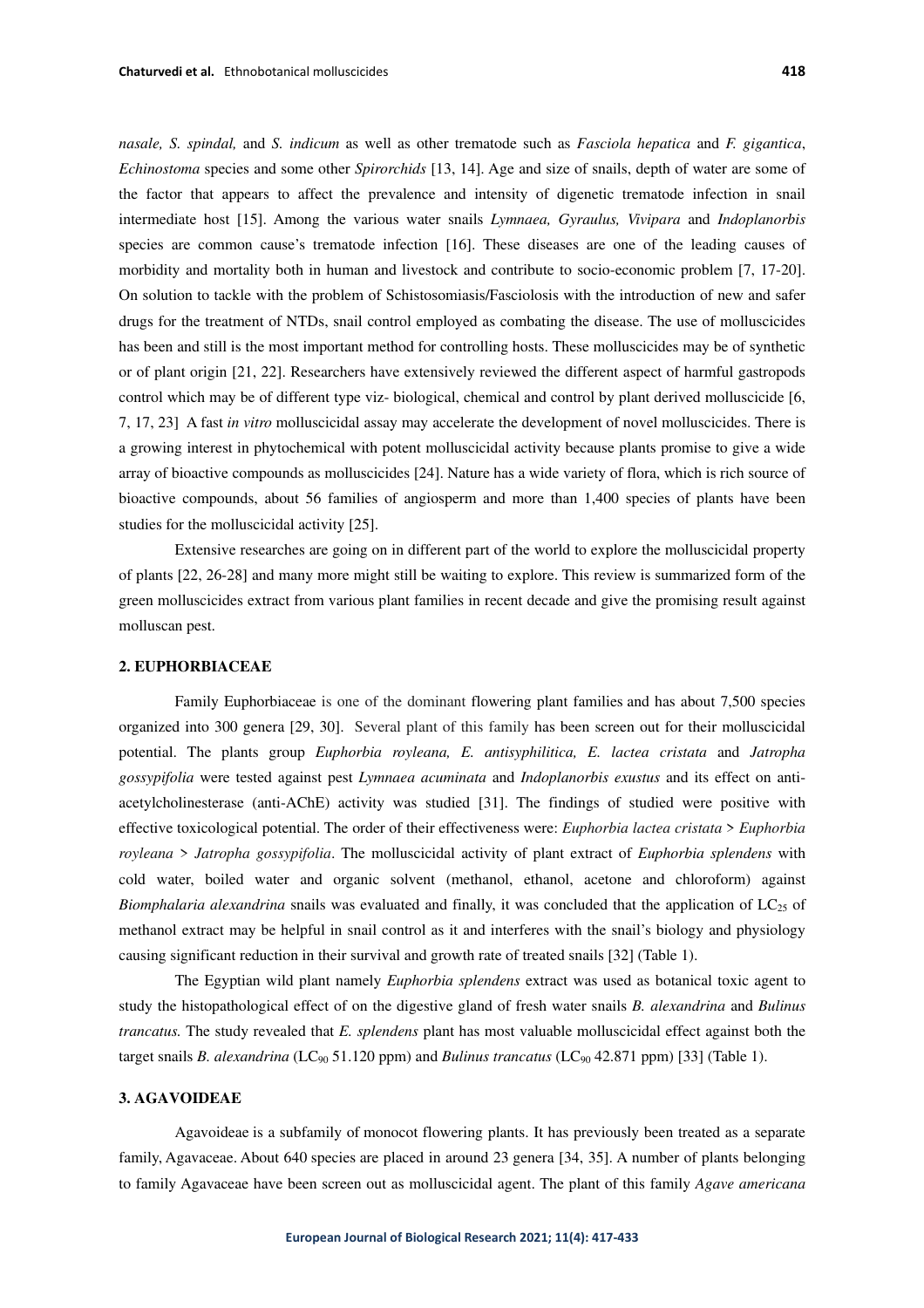were tested against eggs and adults of three species of fresh water snails: *Indoplanorbis exustus*, *Lymnaea luteola* and *Gyrau-Lus concexiusculus* and the leaves of *Agave americana* was found to be more potent against all developmental stages of snails [36].

| Family        | <b>Plant</b>                                                                              | <b>Active constituents</b><br>showing molluscicidal<br>potential | Intermediate host snails                               | <b>References</b>  |
|---------------|-------------------------------------------------------------------------------------------|------------------------------------------------------------------|--------------------------------------------------------|--------------------|
| Agavoideae    | Agave americana                                                                           | Glycoalkaloids,<br>Azaspirostanol, Saponin                       | Indoplanorbis exustus<br>Lymnaea luteola,              | $[36]$             |
|               | Furcraea selloa<br>marginata                                                              |                                                                  | Biomphalaria alexandrina                               | $[37]$             |
|               | Agave angustifolia,<br>Agave celsii                                                       |                                                                  | Biomphalaria alexandrina                               | [38, 39]           |
| Alliaceae     | Asparagus racemosus and<br>Uriginia opigea                                                | Terpenoids, Steroids,<br>Saponins, Allicin                       | Lymnaea natalensis,<br><b>Bulinus</b> africans         | $[45]$             |
|               | Asparagus racemosus and<br>Uriginia opigea                                                |                                                                  | Bulinus africans, Lymnaea<br>natalensis                | $[46]$             |
|               | Allium sativum                                                                            |                                                                  | L. acuminata and<br>Indoplanorbis exustus              | [47, 48]           |
|               | Spinacia oleracea                                                                         | Chlorophyllin a and b,<br>Triterpenoids and<br>Sterols           | Lymnaea acuminata                                      | $[93]$             |
| Amaranthaceae | Spinacia oleracea                                                                         |                                                                  | Lymnaea acuminata                                      | $[94-97]$          |
|               | Amaranthus hybridus                                                                       |                                                                  | Biomphalaria pfeifferi                                 | [65]               |
|               | Atriplex inflata                                                                          |                                                                  | Galba truncatula                                       | [98]               |
|               | Achyranthes aspera                                                                        |                                                                  | Biomphalaria pfeifferi,<br>Lymnaea natalensis          | $[99]$             |
| Apiaceae      | Ammi majus                                                                                | Thymols and<br>Acetogenins,<br>Umbeliferon, Limonene             | Biomphalaria alexandrina                               | $[41]$             |
|               | Trachyspermum ammi                                                                        |                                                                  | Lymnaea acuminata                                      | $[42]$             |
|               | Trachyspermum ammi                                                                        |                                                                  | Bulinus alexandrina, B.<br>truncatus and L. natalensis | $[43]$             |
|               | Ammi visnaga                                                                              |                                                                  | Biomphalaria alexandrina                               | $[39]$             |
|               | Carum carvi                                                                               |                                                                  | Lymnaea acuminata                                      | $[40]$             |
|               | Ferula asafoetida                                                                         |                                                                  | F. gigantica inside L.<br><i>acuminata</i> host        | $[44]$             |
|               | Ferula asafoetida                                                                         |                                                                  | Lymnaea acuminata                                      | $[40]$             |
|               | Nerium indicum                                                                            | Triterpenoids and<br>Saponins                                    | Lymnaea acuminata                                      | $\lceil 52 \rceil$ |
| Apocynaceae   | Thevetia peruviana,<br>Nerium indicum and<br>Alstonia scholaris.<br>Adenium obesum        |                                                                  | L. acuminata and<br>Indoplanorbis exustus              | $[53]$             |
| Araliaceae    | Mertya denhamii                                                                           | Monodesmosidic<br>Triterpenoids saponin                          | L. natalensis and<br>Biomphalaria alexandrina          | $[56]$             |
| Combretaceae  | Terminalia chebula                                                                        | Saponin                                                          | L. acuminata                                           | [67]               |
|               | Terminalia catappa                                                                        |                                                                  | B. globosus and B. pfeifferi                           | $[85]$             |
|               | Terminalia arjuna                                                                         | Arjunolic acid                                                   | Lymnaea acuminata<br>Indoplanorbis exustus             | $[59-61]$          |
| Cucurbitaceae | Momordica charantia                                                                       | Momordicine<br>Benzylamine                                       | L. acuminata                                           | [89]               |
|               | Momordica charantia                                                                       |                                                                  | <b>Bulinus</b> globosus                                | $[90]$             |
| Cupressaceae  | Juniperus horizontalis<br>and Juniperus communis                                          | Thujone                                                          | Sambon worms and<br>Biomphalaria alexandrina           | $[92]$             |
| Euphorbiaceae | Euphorbia royleana,<br>E. antisyphilitica,<br>E. lactea cristata<br>Jatropha gossypifolia | Galic acid, Quarcetin,<br>Apigenin, Milin,<br>Miliamine          | Lymnaea acuminata<br>Indoplanorbis exustus             | $[31]$             |
|               | Euphorbia splendens                                                                       |                                                                  | B. alexandrina, Bulinus<br>trancatus, B. alexandrina   | [32, 33]           |

**Table 1.** Families vise molluscicidal activity of plants on intermediate host snail.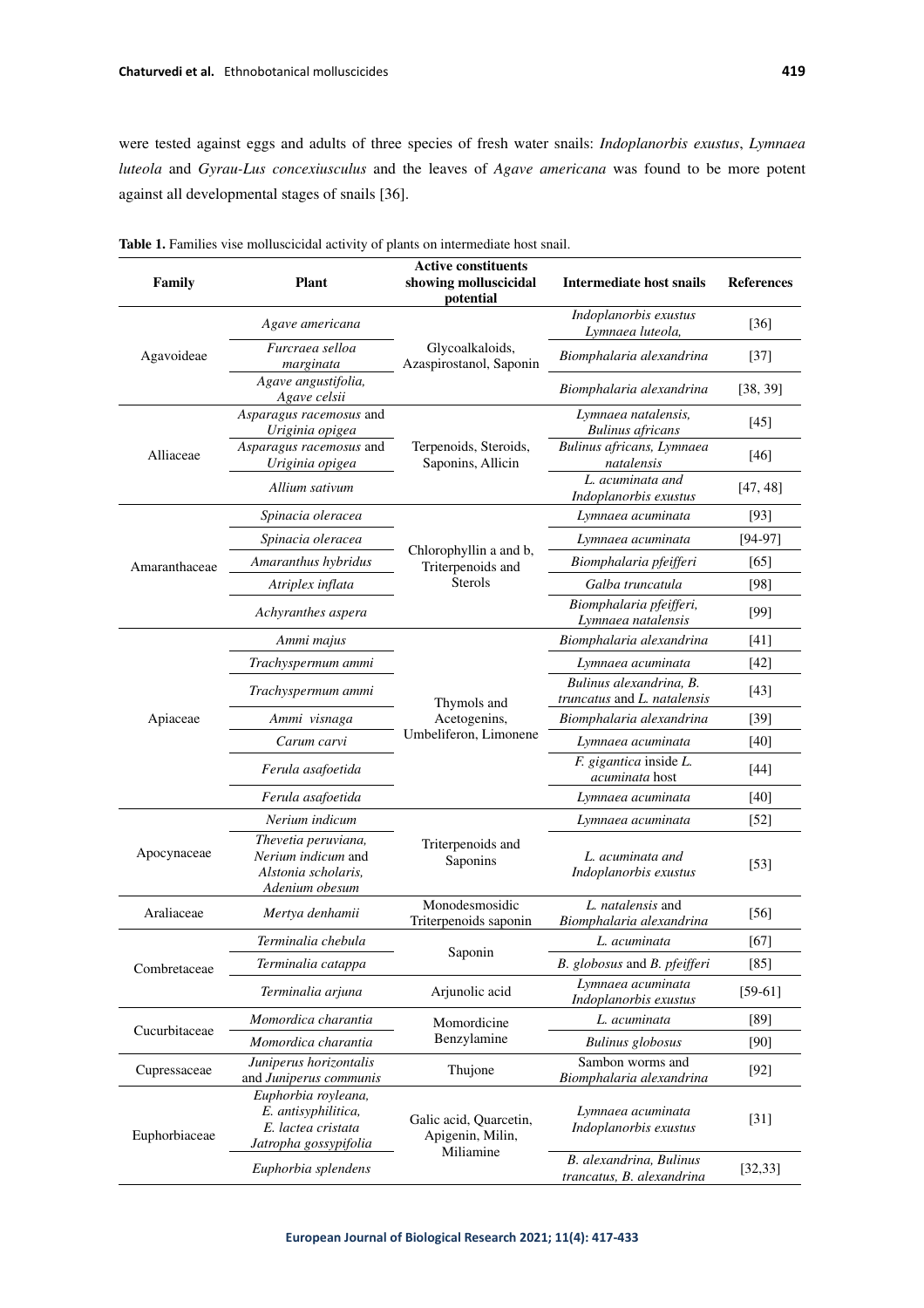| Family         | <b>Plant</b>                                 | <b>Active constituents</b><br>showing molluscicidal<br>potential             | <b>Intermediate host snails</b>                                      | <b>References</b> |
|----------------|----------------------------------------------|------------------------------------------------------------------------------|----------------------------------------------------------------------|-------------------|
| Fabaceae       | Bauhinia variegata                           | Saponin,<br>Procynadine                                                      | Lymnaea acuminata                                                    | $[23]$            |
|                | Delbergia sissoo                             |                                                                              | Biomphalaria pfeifferi                                               | $[58]$            |
|                | Tamarindus indica                            |                                                                              | Lymnaea acuminata<br>Indoplanorbis exustus                           | $[28, 59-61]$     |
| Lauraceae      | Cinnamomum tamala                            | Linalool                                                                     | Lymnaea acuminata<br>Indoplanorbis exustus                           | [69]              |
|                | Cinnamomum camphora                          |                                                                              | Oncomelania hupensis.<br>Schistosoma japonicum                       | $[70]$            |
| Meliaceae      | Azadirachta indica                           | Azadirachtin                                                                 | Lymnaea acuminata<br>Indoplanorbis exustus<br>Biomphalaria pfeifferi | [62, 64,<br>65]   |
|                | Azadirachta indica oil                       |                                                                              | Achatina fulica                                                      | [63]              |
|                | Azadirachta indica                           |                                                                              | Fasciola gigantica                                                   | $[44]$            |
|                | Morus nigra                                  | Quercetin, Apigenin,<br>Saponins, Cardenolides,<br>Anthraquinones<br>Morusin | L. acuminata                                                         | [86]              |
| Moraceae       | Ficus exasperate                             |                                                                              | Biomphalaria pfeifferi                                               | $[87]$            |
| Moringaceae    | Moringa oleifera                             | Momordicine                                                                  | L. acuminata                                                         | [89]              |
|                | Piper longum                                 | Piperine                                                                     | Lymnaea acuminata                                                    | $[73]$            |
| Piperaceae     | Piper nigrum                                 |                                                                              | L. acuminata, I. exustus                                             | $[74]$            |
|                | Piper guineense                              |                                                                              | Biomphalaria pfeifferi                                               | $[75]$            |
|                | Piper crassinervium and<br>P. tuberculatum   |                                                                              | B.glabrata                                                           | $[76]$            |
|                | Sapindus mukorossi                           | Saponin                                                                      | L. acuminata                                                         | [67]              |
| Sapindaceae    | Sapindus saponaria                           |                                                                              | Pomacea canaliculata                                                 | [68]              |
|                | Mimosops elengi                              | Quercetin                                                                    | Lymnaea acuminata                                                    | $[23]$            |
| Sapotaceae     | Manilkara subsericea                         |                                                                              | Biomphalaria glabrata                                                | $[72]$            |
| Solanaceae     | Solonum villosum, S.<br>nigrum and S. sinaia | Saponin, Triterpenoids                                                       | <b>B.</b> alexandrina                                                | [81]              |
|                | Solanum xanthocarpum                         |                                                                              | B. glabrata, Indoplanorbis<br>exustus                                | [82]              |
|                | Solanum nigrum var.<br>villosum              |                                                                              | Galba truncatula                                                     | $[83]$            |
|                | Solanum mammosum                             |                                                                              | Pomacea canaliculata                                                 | [68]              |
|                | Solanum seaforthianum<br>Solanum macrocarpon |                                                                              | B. alexandrina                                                       | $[84]$            |
| Zygophyllaceae | Tribulus terrestris                          | Harmane, Harmine                                                             | Lymnaea acuminata                                                    | $[73]$            |
|                | Guayacum officinalis                         |                                                                              | B. alexandrina                                                       | $[32]$            |
|                | Balanites aegyptiaca                         |                                                                              | Lymnaea natalensis,<br>B. pfeifferi                                  | $[78]$            |
|                | Balanites aegyptiaca                         |                                                                              | Lymnaea natalensis                                                   | $[79]$            |

The molluscicidal activity of dry leaves powder water suspension of plant *Furcraea selloa marginata*  against *Biomphalaria alexandrina* snails was evaluated. The obtained results indicated that the LC<sub>50</sub> and LC<sub>90</sub> values after 24h exposure were 53.66 and 84.35 ppm, respectively. The plants have also a larvicidal activity against *Schistosoma mansoni* larva (miracidia, cercaria) [37]. It was reported that the chloroform extract of the plant *Agave angustifolia* caused concentration dependent toxicity and showing 90% of mortality at 120 ppm concentration and prove to be the one of the most promising molluscicidal agent against *Biomphalaria alexandrina* snails [38]. The plant *Agave celsii* showed apparent molluscicidal activity. It was reported that the most effective extract was methanol  $(LC_{50} 10$  ppm) while cold water, boiled water, ethanol, acetone and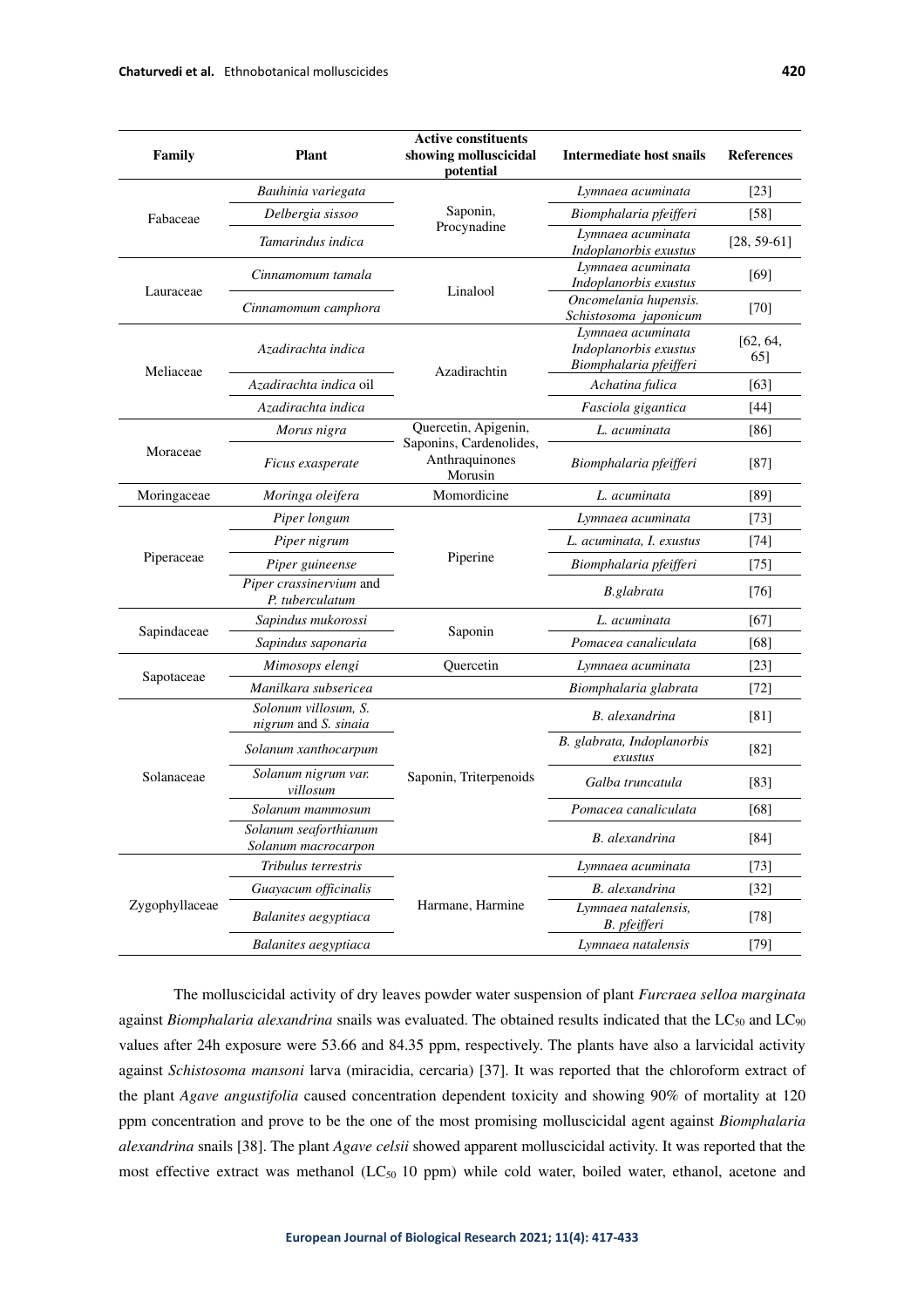chloroform extracts (LC<sub>50</sub> 32, 21, 30, 44 and 52 ppm, respectively) showed less molluscicidal effect on *Biomphalaria alexandrina* snails [39] (Table 1).

## **4. APIACEAE**

Apiaceae (Umbelliferae) the parsley family, in the order Apiales, comprising between 300 and 400 genera of plants distributed throughout a wide variety of habitats and is a 16th-largest family of flowering plants, with more than 3,700 species in 434 genera [35]. The plant *Carum carvi* confirms the presence of toxicological potential against tested species of snail. It has been reported that 96h  $LC_{50}$  of column purified fraction of seed powder of *C. carvi* was 5.40 mg/l whereas those of flower bud powder of *Syzygium aromaticum* and dried root latex powder of *Ferula asafoetida* were 7.87 and 9.67 mg/l, respectively against the snail *Lymnaea acuminata* [40]. The water suspension of the plant *Ammi majus* has a highly molluscicidal effect against *Biomphalaria alexandrina* snail as it reduced the total protein and total lipid contents of the hemolymph treated snails. Sublethal doses of copper sulphate (24h LC<sub>50</sub> 1.79 ppm) and *Ammi majus* flowers water suspension (24h LC<sub>50</sub> 738.27 ppm) proved to most effective in suppressing egg laying capacity of snails compared to other tested sulphate salts and cold and boiled water extracts of the same plant parts [41] (Table 1).

Member of family Umbelliferae contain compounds that are potential source of molluscicides. *Trachyspermum ammi* fruit extract contains thymols as active constituent's potent molluscicides. It was observed that thymol in single and binary combinations with other herbal molluscicides and the extracted acetogenins caused a significant alternation in the reproductive physiology (fecundity), and developmental issue viz, hatchability and survivability of young ones of *Lymnaea acuminata* [42]. Thymol showed considerable molluscicidal effect against aquatic snails *Biomphalaria alexandrina* (LC50 22 ppm), *Bulinus truncatus* (LC<sub>50</sub> 20 ppm) and *Lymnaea natalensis* (LC<sub>50</sub> 18 ppm). Thymol also induced an inhibitory effect in the level of enzymes acetylcholinesterase and succinate dehydrogenase activity [43]. The molluscicidal activity of *Ferula asafoetida* and *Carum carvi* against snail *Lymnaea acuminata* was evaluated and the study showed that the toxicity of dried root latex powder of *Ferula asafoetida* (96h LC<sub>50</sub> 82.71 mg/l) was more pronounced than that of seed powder of *Carum carvi* (96h LC<sub>50</sub> 140.58 mg/l) [40] (Table 1).

The plant *Ammi visnaga* methanolic extract was most effective (LC<sub>50</sub>26 ppm) than cold water, boiled water, ethanol, acetone and chloroform extracts (LC<sub>50</sub> 53, 42, 62, 66 and 74, respectively) against *B*. *alexandrina* snails. Toxicity results were significantly positive with high mortality, reduction in growth, hatchability of their eggs and their infection with *S. mansoni* miracidia. [39]. Study reported that umbeliferon (*Ferula asafoetida*) significantly killed the sporocysts, redia and cercaria larva of *F. gigantica* inside the body of vector snail *L. acuminata* [44]. The study was conducted all over the year to find out the variation in toxicity in different month. The *in vivo* maximum toxicity against the redia and cercaria were reported in the month of May and July (redia 8h LC $_{50}$  0.93, and 0.89 mg/l; cercaria 8h LC $_{50}$  0.70, 0.92 mg/l), respectively (Table 1).

## **5. ALLIACEAE**

Plants of family Alliaceae have been well identified for its molluscicidal activity. The Plant *Asparagus racemosus* biochemical analysis confirms the presence of terpenoids, steroids and saponins in the plant extracts. It has been studied that the alcoholic and aqueous extracts of *Asparagus racemosus* leaves exhibits high mortality rate against *Lymnaea natalensis* (LC<sub>50</sub> 1.0 mg/l) and *Biomphalaria pfeifferi* (LC<sub>50</sub> 5.0)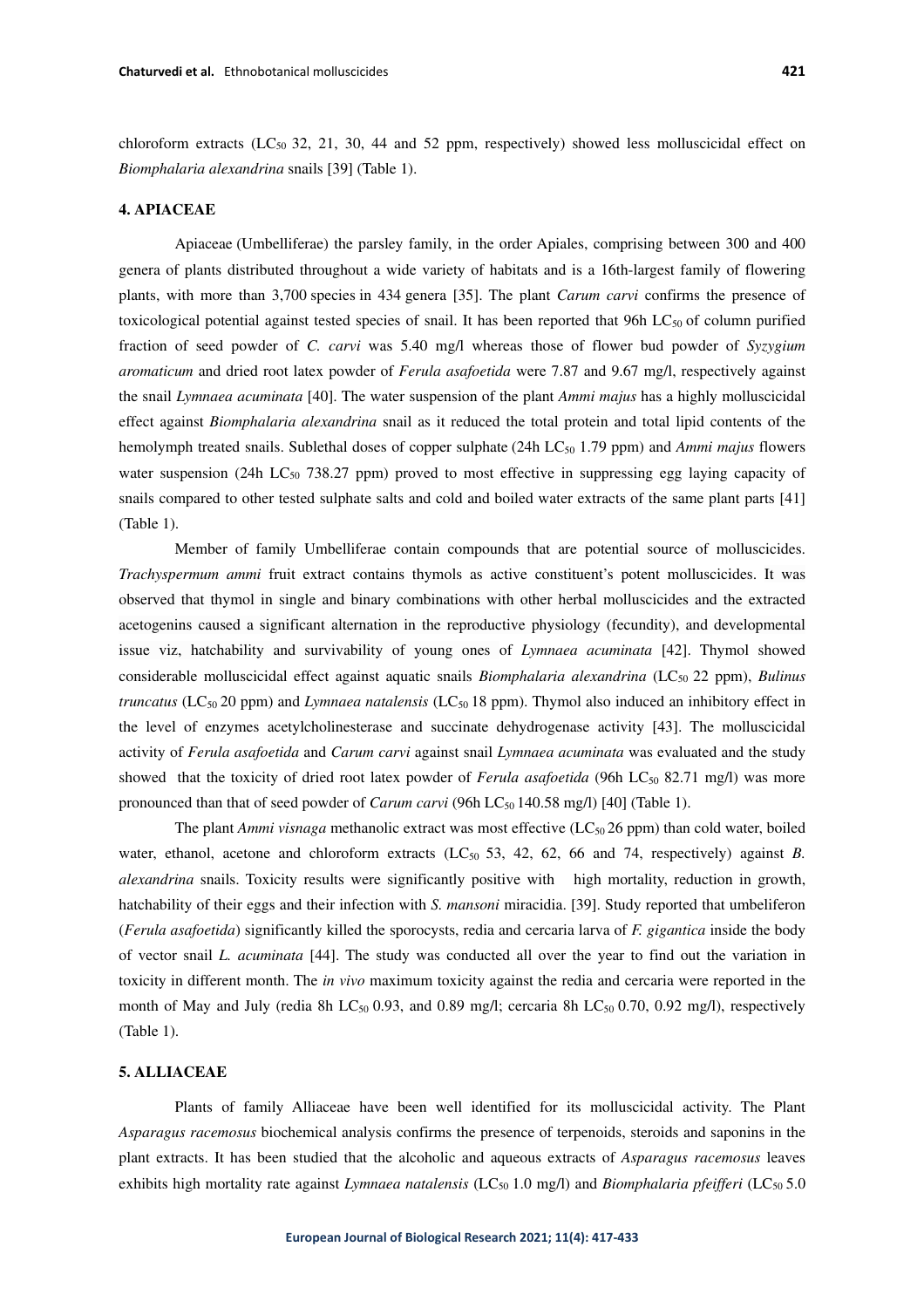mg/l) Hence prove to be well known candidate for the molluscicidal agent to control various snail borne diseases [45] (Table 1).

The plant *Uriginia opigea* leaves exhibits toxicological potential against *Lymnaea natalensis* and *Bulinus africans*. It was also demonstrated that alcoholic and aqueous extracts of leave causes hightest mortality in treated snails [46]. The water extracts of *Allium sativum* showed high molluscicidal activity against snail *Lymnaea acuminata* and *Indoplanorbis exustus* [47, 48]. It was reported that allicin as molluscicidal component in garlic bulb causing snail death by co-migration of the active agent with extracted and synthetic allicin on TLC plates [48]. The Further study findings suggested that toxic effect of allicin is due to the alteration in various enzyme activity (viz, ALP, ACP, AChE and lactic dehydrogenase) in cerebral ganglionic tissue of snail *L. acuminata.* The inhibition kinetics of these enzymes indicates that allicin caused an uncompetitive inhibition of AChE and a competitive inhibition of LDH and alkaline phosphatase [49] (Table 1).

Researchers studied the molluscicidal effect of *Allium sativum* bulb powder against giant African snail *Achatina fulica*. In their comparative study they found that in single treatments experiment comparing with synthetic molluscicides cypermethrin were potent, whereas *Cedrus deodara* oil was more toxic among molluscicides of plant origin against *A. fulica*. But in binary treatments, a combination of *Cedrus deodara* + *Allium sativum* was more toxic [25] (Table 1).

# **6. APOCYNACEAE**

Apocynaceae (commonly known as the dogbane family) is a family of flowering plants that includes trees, shrubs, herbs, stem succulents and vines and contains 424 genera [50, 51]. Different parts of *Nerium indicum* (Family Apocynaceae) has been evaluated for its molluscicidal activity. Low concentrations of vacuum-dried ethanolic extract (24h LC<sub>50</sub> 4.9 mg/l) and purified bark (24h LC<sub>50</sub> 0.87 mg/l) were more effectively caused mortality in killing the treated snails at 24h of exposure duration and the lyophilized aqueous extract of bark was more potent (24h LC $_{50}$  34.5 mg/l) than lyophilized boiled water extract (24h LC50 42.5 mg/l) [52]. The three medicinal plants *Thevetia peruviana*, *Nerium indicum* and *Alstonia scholaris* of family Apocynaceae were tested against vector snails on *L. acuminata* and *I. exustus* for molluscicidal properties [53]. The effect of *Adenium obesum* plant agsinst *Bulinus trancatus* snails were studied, the result of study indicate the plant extract caused significant inhibitory effect on the egg production and hatchability of egg of treated snails. It was also found that the effect of continuous exposure (4 weeks) to  $LC_{25}$  (10±0.43) of tested plant completely inhibited egg production after 2 weeks while  $LC_{10}$  (5±0.82) of the tested plant stopped snail's egg laying after 3 weeks. It also interferes with the snail's biochemistry and physiology [54] (Table 1).

# **7. ARALIACEAE**

The Araliaceae is well known family of flowering plants comprising about 55 genera and 1500 species consisting of primarily woody plants and some herbaceous plants [55]. The *Mertya denhamii* fruits and flowers were tested for its toxicity against *Lymnaea natalensis* and *Biomphalaria alexandrina*. The fraction of flowers were prepared in different solvent viz Butanol, chloroform, petroleum ether and ethyl acetate and was screened out for its molluscicidal potential. Among these, butanol fraction was the most potent against the snails *L. natalensis* (LD<sub>50</sub> 26.4 mg/l) and *B. alexandrina* (LD<sub>50</sub> 39.8 mg/l), respectively [56] (Table 1).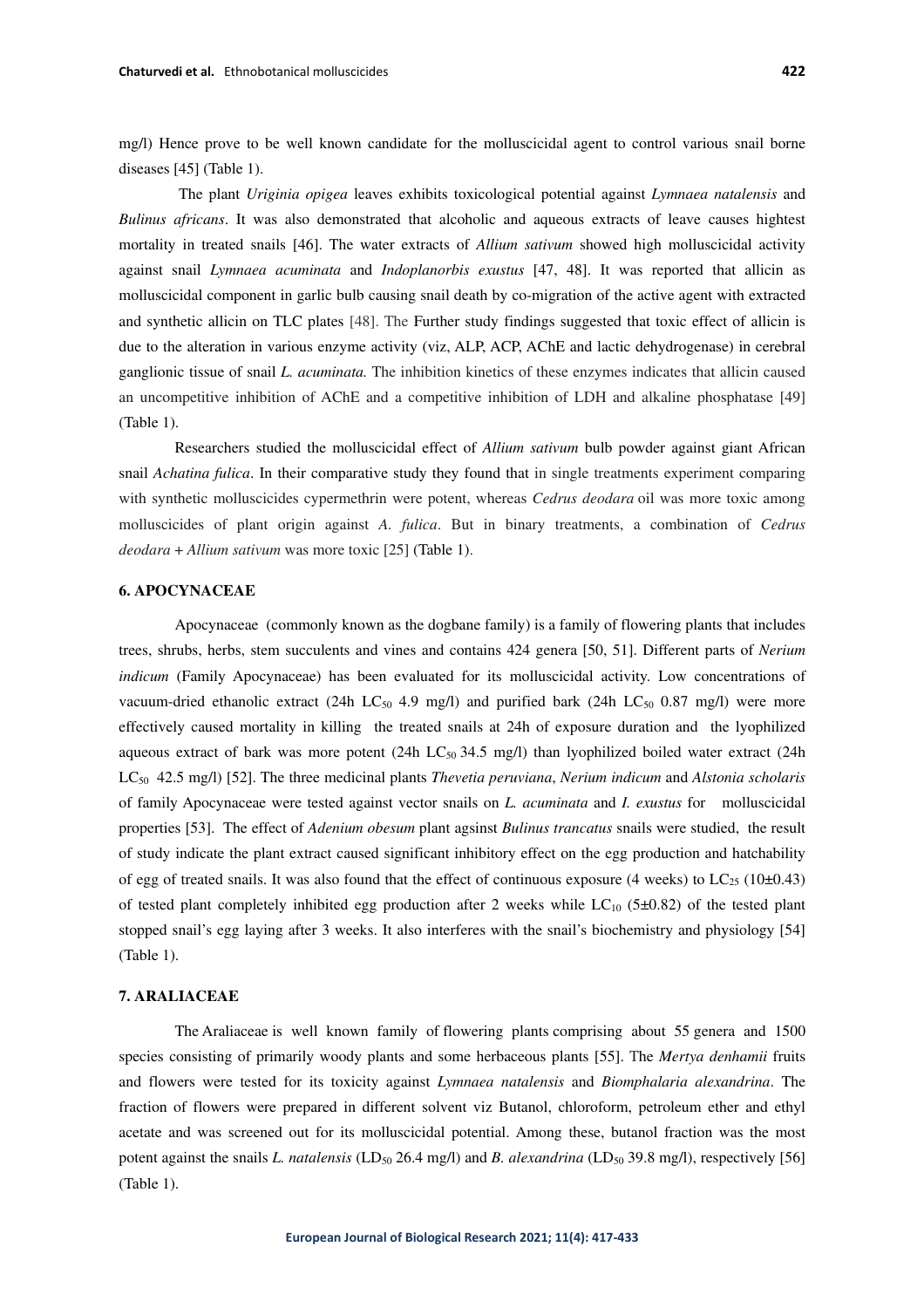# **8. FABACEAE**

The Fabaceae (Leguminosae), widely distributed, and is the third-largest land plant with about 751 genera and about 19,000 known species, and having the large number of economically important leguminous plants [57]. The various plant of family Fabaceae is known for their toxic effect against snails. The plant *Bauhinia variegata* leaf powder was reported as a molluscicidal candidate against *L. acuminata*. At 24h exposure period the column purified fraction of *B. variegata* (LC<sub>50</sub> 20.3 mg/l) was found to be more potent than ethanolic extract of leaf (LC50 38.42 mg/l) [23]. Crude, aqueous and ethanol extract of *Delbergia sissoo* leaves, bark and fruit was tested against *Biomphalaria pfeifferi*. The crude ethanolic extracts of *D. sissoo* fruits and roots exhibited promising molluscicidal activities (24h LC $_{90}$  < 100 mg/l: 74.33, 93.93 mg/l, respectively) [58]. The plant of *Tamarindus indica* have great potential source of ethno-botanical molluscicides against fasciolosis vector snails *L. acuminata* and *I. exustus* [59, 60]. The 96h LC<sub>50</sub> of column purified fraction of *T. indica* bark against *L. acuminata* and *I. exustus* was 13.78 mg/l and 33.10 mg/l, respectively. Toxicity of 96h LC<sub>50</sub> of column purified fraction of *T. indica* seed against *L. acuminata* and *I. exustus* were 0.71 mg/l and 21.37 mg/l, respectively. *In vivo* and *in vitro* sublethal doses of active constituents plant extract caused significant inhibitory effect on AChE, ACP and ALP activity in the nervous tissue thus caused alteration in its physiological function lead to the death of treated snail [28, 61] (Table 1).

## **9. MELIACEAE**

 The Meliaceae family mostly trees and shrubs include about 53 genera and about 600 known species [57]. The plant *Azadirachta indica* has been well known for its different aspect of medicinal properties. Its different parts (leaf, bark) as well as different forms (cake, neem oil and neem based pesticides) were test as molluscicides agents. Achook and Nimbecidine were noted to be more potent against two species of vector snails *L. acuminata* and *I. exustus* [62]. The toxic effect of pure azadirachtin against both the snails was greater than the synthetic molluscicides. The effect of singly and binary combinations of oil with other plant derived molluscicides (*Allium sativum* bulb powder, *Cedrus deodara* oil and *Nerium indicum* bark powder) on the reproduction and survivability of the snail *Achatina fulica* were studied [63]. The molluscicidal effects of methanolic extract of neem plant (leaf, seed, bark, and whole plant) were reported. Among the different extract the whole plant extract was more effective followed by seed, leaves, bark, against the snail *L. auricularia* and *I. exustus*. The mortality percentage in *I. exustus* was on higher side compared to *L. auricularia.* As 100% mortality was observed in *I. exustus* upto a dilution of 1:20 within 48h. The mortality percentage increased with exposure of time and decreased with increase in dilution with highest dilution (1:35) showing 61.11% mortality after 96h. 100% mortality was evident in 1:10 concentration after 48h which reached to 100% in 1:15 concentration within 96h [64]. The experiment were setup to study the larvicidal activity of active component of *Azadirachta indica* with different combination against *Fasciola gigantic* larvae. The findings suggested that binary combination of azadirachtin + allicin was highly toxic against redia and cercaria larva of *Fasciola* [44]. At the concentration of 80 ppm the aqueous extract of *Azadirachta indica* showed significantly higher deaths (28.7±3.2) of the snail *Biomphalaria pfeifferi* [65] (Table 1).

## **10. SAPINDACEAE**

The soapberry family, Sapindaceae, contains approximately 1900 species into over 140 genera [66]. The chemical analysis of fruit powder *Sapindus mukorossi* show the presence of saponin as active ingredients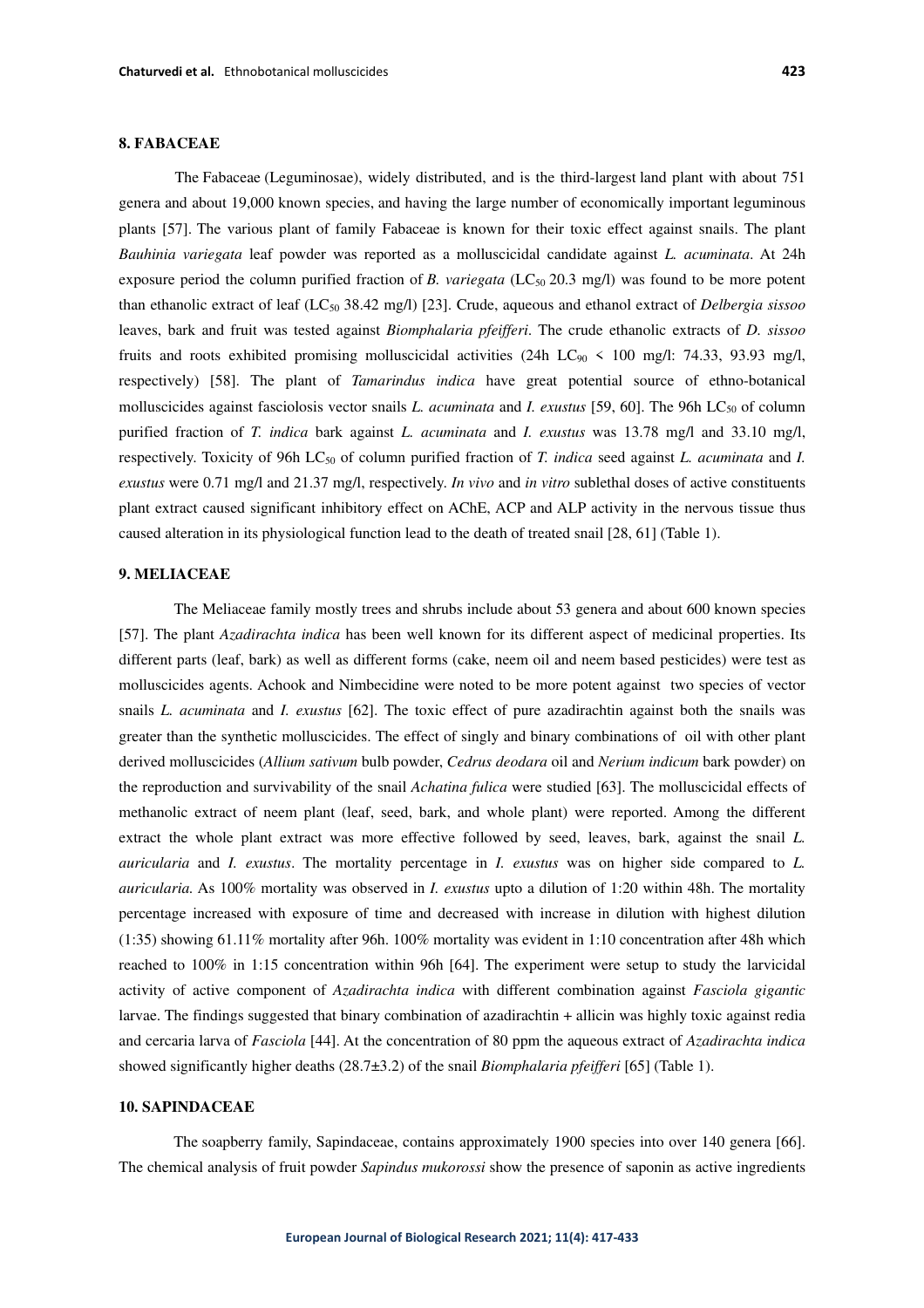and tested for its toxicity against the vector snail *L. acuminata*. The molluscicidal activity of ethanolic extract of *S. mukorossi* fruit powder at 24h exposure was LC<sub>50</sub> 2.75 mg/l. The 96 h LC<sub>50</sub> of column-purified fraction of *S. mukorossi* fruit powder was 5.43 mg/l [67]. The result of the study showed the time and concentration dependent toxicity of this plant extract molluscicides. Earlier, the plant species *Sapindus saponaria* (LC<sub>50</sub> 66.6) mg/l) was tested as molluscicidal agents against the snail *Pomacea canaliculata* under the field condition [68] (Table 1).

## **11. LAURACEAE**

The flowering plant Lauraceae comprises about 2850 known species in about 45 genera worldwide [57]. *Cinnamomum tamala* (Tejpat, Family Luraceae) leaf extract were tested for its toxicological potential against *L. acuminata* and *I. exustus* [69]. The study conducted for different organic solvent extract and the findings of result indicate that ethanol extract of leaf powder was more toxic against *L. acuminata* and *I. exustus* than other organic solvent extract. The plant *Cinnamomum camphora* (L.) Prels leaf extract analysis showed the presence of 44 bioactive components out of which linalool was most abundant constituent and shows the molluscicidal against *Oncomelania hupensis*. It exhibits the striking molluscicidal with LC<sub>50</sub> 0.25 mg/l for *Oncomelania hupensis.* The larvicidal effect against cercaria of *S. japonicum* was also positive with leathal concentration of 0.07 mg/l[70] (Table 1).

# **12. SAPOTACEAE**

The flowering plants family, Sapotaceae, contains about 800 species of trees and shrubs in around 65 genera [71]. *Mimusops elengi* bark powder showed molluscicidal activity against *L. acuminata* [23]. The experiment reveals that *M. elengi* bark column purified fraction was more toxic (96h LC<sub>50</sub> 7.2 mg/l) than its ethanolic extract (96h LC<sub>50</sub> 15.0 mg/l). Quercetin is identified as the molluscicidal agent that leads to the death of treated snails. It has been reported that crude extract from leaves of *Manilkara subsericea* showed a promising molluscicidal agent against *Biomphalaria glabrata* (Table 1). *Manilkara subsericea* leaves crude extract and ethyl acetate fraction induced 80±4.13% and 86.66±4.59% mortality of adult snails at concentrations of 250 ppm after 96h, and their  $LD_{50}$  values were 118.7 $\pm$  1.62 and 23.41 $\pm$ 1.15 ppm, respectively [72].

#### **13. PIPERACEAE**

Piperaceae are a large family of flowering plants. It is well known as the pepper family. The group includes about 3,600 species belonging 13 genera. Members of the Piperaceae contain small trees, shrubs, or herbs [35]. The toxic result of dried barriers powder of *Piper cubeba* and dried fruit powder of *Piper longum* of family Piperaceae against snail *L. acuminata* has been demonstrated. The experiment reveals that the toxic effect of *Piper longum* fruit powder (96h LC<sub>50</sub> 48.99 mg/l) was more effective than fruit powder of *Piper cubeba* (96h LC50 54.01 mg/l). 96h LC50 of column purified fraction of *Piper cubeba* was 3.57 mg/l and *Piper longum* was 5.03 mg/l, respectively [73]. *Piper nigrum* showed the molluscicidal activity against the snail *L. acuminata* and *I. exustus* [74]. These snails are vectors of the fluke *Fasciola gigantica*, which causes endemic fascioliasis in the cattle. The toxicity of active component piperine (96h  $LC_{50}$  1.44, 0.82 mg/l) was many times higher than crude fruit powder of *P. nigrum* (black) (96h LC<sub>50</sub> 10.80, 79.93 mg/l) against *L. acuminata* and *I. exustus*, respectively [74]. It has been stated that the extract from the fruits of the tropical plant *Piper guineense* holds promise in the control of *Biomphalaria pfeifferi* (Table 1). The crude ethanolic extract (LC<sub>50</sub>)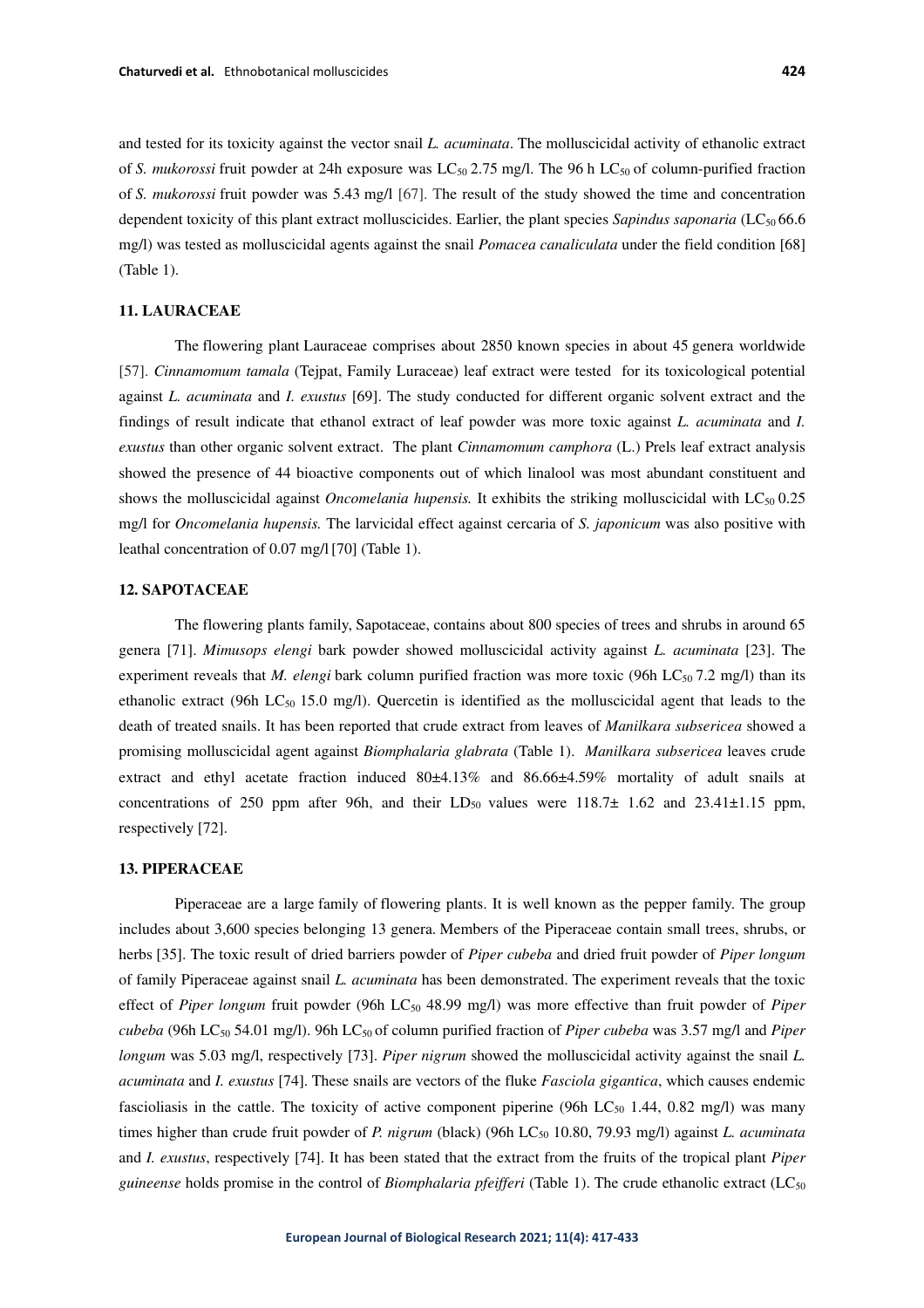0.10 $\pm$ 0.04 mg/l) was more potent than hot water extract (LC<sub>50</sub> 5.0 $\pm$ 1.4 mg/l) [75]. It has been reported that *Piper crassinervium* (100% of mortality at 20 mg/l) and *P. tuberculatum* (100% mortality at 30 mg/l) extracts showed most promising molluscicidal effects against adult *Biomphalaria glabrata* and their embryos at blastula stage [76].

## **14. ZYGOPHYLLACEAE**

 Zygophyllaceae is a family of flowering plants that includes around 285 species in 22 genera [57]. The toxic effect of dried fruit powder of *Tribulus terrestris* (96h LC50 83.49 mg/l) against snail *L. acuminata* has been stated out and it reveals that ethanol extract of the plant was more effective than other organic extracts. 96h LC<sub>50</sub> of column purified fraction of *Tribulus terrestris* was 13.53 mg/l [73]. The molluscicidal activity of some of plant species extract with cold water, boiled water and organic solvent (methanol, ethanol, acetone and chloroform) against *B. alexandrina* has been evaluated. Zygophyllaceae plant *Guayacum officinalis* showed the significant molluscicidal efficiency. It was reported that LC<sub>25</sub> of methanol extract of the plant caused a considerable reduction in the infectivity of *Schistosoma mansoni* miracidia to the snail *B. alexandrina* [32].

Freshwater snails and copepods act as intermediary hosts of parasites *Fasciola*, *Schistosoma* and guinea worm. They are repelled or destroy by the bark extracts and the fruit of *Balanites aegyptiaca* [77, 78]. It was reported that the aqueous extracts of different parts of *Balanites aegyptiaca* i.e. seeds, endocarp, mesocarp and whole fruit exhibited reasonable molluscicidal activity against *Biomphalaria pfeifferi* (LC<sup>50</sup> 56.32, 77.53, 65.51 and 66.63 mg/l, respectively) and *Lymnaea natalensis* (LC<sub>50</sub> 80.33, 92.61, 83.52 and 87.84 mg/l, respectively) as well as 15 mg/l of seed extract of *B. aegyptiaca* showed cercaricidal activity against *S. mansoni* cercariae [78] (Table 1).

The aqueous extract of leaves, stem-back and roots of *Balanites aegyptiaca* showed the molluscicidal activities against adult *Lymnaea natalensis*, the intermediate host of the helminth *Fasciola hepatica* [79]. It was stated that 10% of aqueous extract of leaves showed stronger molluscicidal activity (66.67% mortality rate) within 24h compared to the stem-back and roots extract. Although, after increasing the concentration of the extract (in %) and inoculation time (in hours) the stem-back and roots extract exhibited less mortality rate than leaves extract [79].

#### **15. SOLANACEAE**

Solanaceae family consists of about 98 genera with 2,700 species. The members of the Solanaceae family contains potent alkaloids, and some are highly toxic [80]. The molluscicidal activity of the leaves of three species of *Solanum* (*S. villosum, S. nigrum* and *S. sinaicum*) against fresh water snail *B. alexandrina* has screened out [81]. When the mortality of different solvent extracts was compared, the maximum mortality was found in ethanolic extract of *S. nigrum* at the concentration of 90 ppm. Extract of mature leaves of *S. nigrum* exhibited more toxic effect followed by *S. sinaicum* and the less one was *S. villosum*. The effect of crude extract of *Solanum xanthocarpum* against snail *Biomphalaria glabrata* (LC<sub>50</sub> 163.85 mg/l) and *Indoplanorbis exustus* (LC50 198.00 mg/l) has been reported [82]. Molluscicidal activity of *Solanum nigrum* var. *villosum* (morelle velue) extracts and their fractions has been evaluated against the gastropod *Galba truncatula*, intermediate host of *Fasciola hepatica*. The results indicated that the hydro-methanol (MeOH-H2O) immature fruit extract possess the highest molluscicidal activity (LC<sub>50</sub> 3.96 mg/l) against *Galba truncatula* compared with other tested compounds [83]. Recently, the molluscicidal activities of different extracts and fractions of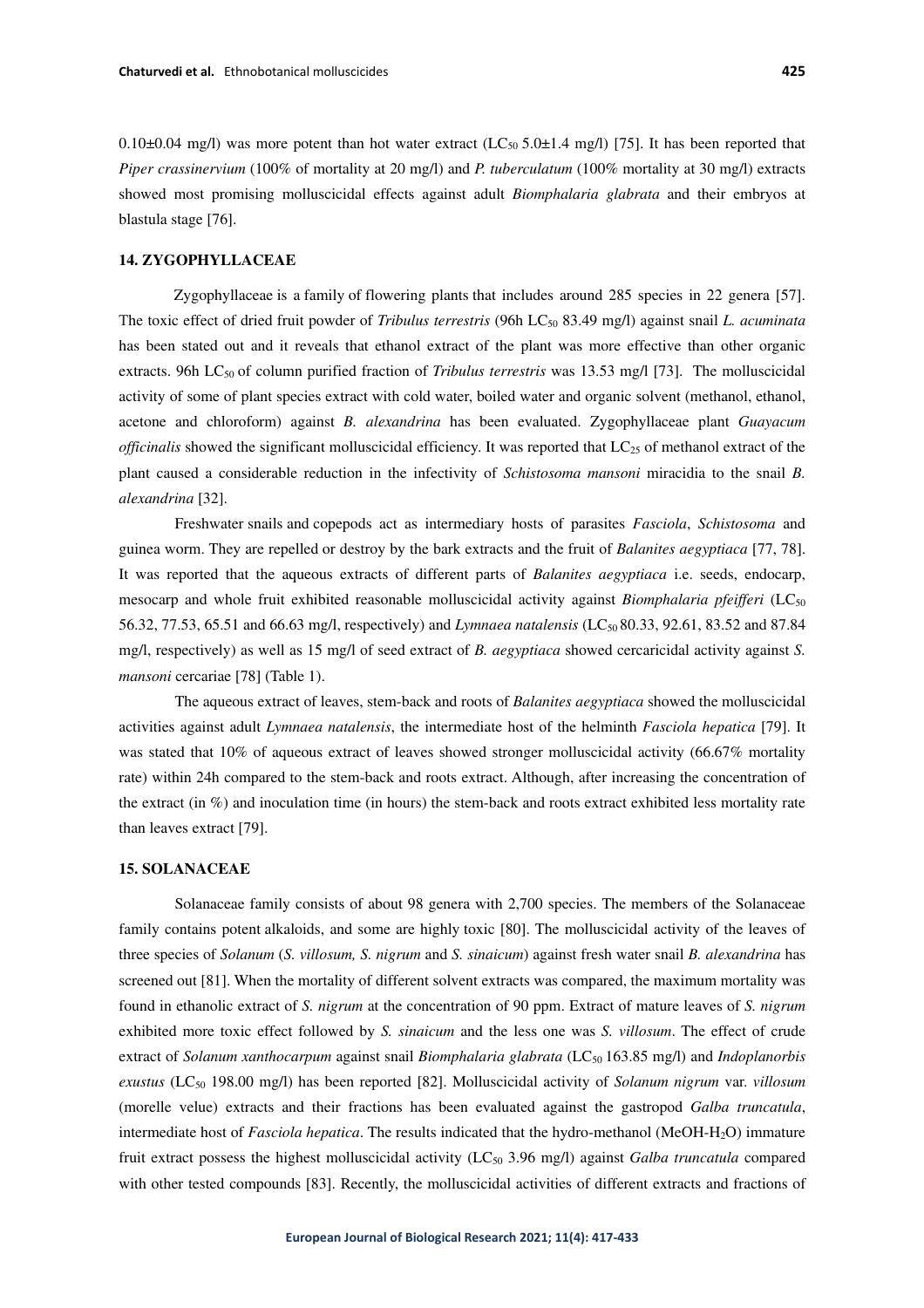the aerial parts of two *Solanum* species- *Solanum seaforthianum* (LC50 18.8 ppm) and *Solanum macrocarpon* (LC50 7.5 ppm) against *Biomphalaria alexandrina* snails was evaluated [84]. Schistosomicidal potency was also noticed for *Solanum macrocarpon* (LC<sub>50</sub> 7.6 ppm) and *Solanum seaforthianum* (LC<sub>50</sub> 8.3 ppm) against washed and sterilized *Schistosoma mansoni* adult worms (Table 1).

## **16. COMBRETACEAE**

The Combretaceae family is a flowering plants they includes about 530 species in 10 genera [57]. It has evaluated that the molluscicidal activity of *Terminalia chebula* fruit powder against the vector snail *L. acuminata* was time and concentration dependent [67]. The molluscicidal activity of *T. chebula* fruit powder was LC<sub>50</sub> 93.59 mg/l and its column purified fraction was LC<sub>50</sub> 7.49 mg/l at 96h, respectively. It was reported that the molluscicidal effects of ethanolic leaf extracts of *Carica papaya* against *B. pfeifferi* (LC<sub>50</sub> 2716.3) ppm) and *B. globosus* (LC<sub>50</sub> 619.1 ppm) snails and *Terminalia catappa* against both snails (LC<sub>50</sub> 864.1 ppm, LC<sub>50</sub> 1095.7 ppm), respectively [85]. *Terminalia arjuna* bark and its different organic extract showed the molluscicidal activity against fasciolosis vector snail *Lymnaea acuminata* and *Indoplanorbis exustus* [59, 60]. The result exposed that the toxicity of column purified fraction was higher among all the treatments of *Terminalia arjuna* bark. The 96h LC<sub>50</sub> of column purified fraction against *L. acuminata* and *I. exustus* was 3.12 mg/l and 14.53 mg/l, respectively (Table 1). Toxicity of arjunolic acid at 24h was 8.00 mg/l and 96h  $LC_{50}$ was 1.30 mg/l, respectively against *L. acuminata*. 24h and 96h LC<sub>50</sub> of *T. arjuna* against *I. exustus* were 30.80 mg/l and 14.53 mg/l, respectively. They further study about the mode of activity of these molluscicides within snail's body and study shows that these treatments have concentration dependent inhibition in key enzymes i.e. AChE, ACP and ACP activities in the nervous tissue of vector snail [61].

# **17. MORACEAE**

The Moraceae called mulberry flowering plant comprising 1100 species in 38 genera [57]. The Moraceae plant *Morus nigra* showed molluscicidal activity against snail *L. acuminata* [86]. In the study it was demonstrated that the lethal value of *Morus nigra* fruit powder at 96h was 353.21 mg/l. The ethanolic and aqueous extracts of roots, leaves, bark and seeds of *Ficus exasperata* (Vahl) showed the molluscicidal potency against juvenile and adult *Biomphalaria pfeifferi* [87]. Bark ethanolic extract showed the maximum molluscicidal potency with  $LC_{50}$  0.36 ppm for juveniles and this was followed by leaf ethanolic extracts with  $LC_{50}$  0.39 ppm for adults (Table 1).

#### **18. MORINGACEAE**

The family Moringaceae is woody tree congaing one genus with 12 species in Madagascar, northeast and southeast Africa and Arabia, with three species in India [88]. The molluscicidal activity of the leaf powder of *Moringa oleifera* has been observed against snail *L. acuminata* [89]. The 96h LC<sub>50</sub> of the column purified fraction of *M. oleifera* leaf powder was 22.52 ppm. During *in vivo* and *in vitro* experiment, momordicine i.e. the active constituents of *M. oleifera* leaf significantly inhibited the acetylcholinesterase (AChE), acid and alkaline phosphatase (ACP/ALP) activities in the nervous tissues of *L. acuminata*. Inhibition of AChE, ACP and ALP activity in the nervous tissues of *L. acuminata* by momordicine may be responsible for the molluscicidal activity of *M. oleifera* [89] (Table 1).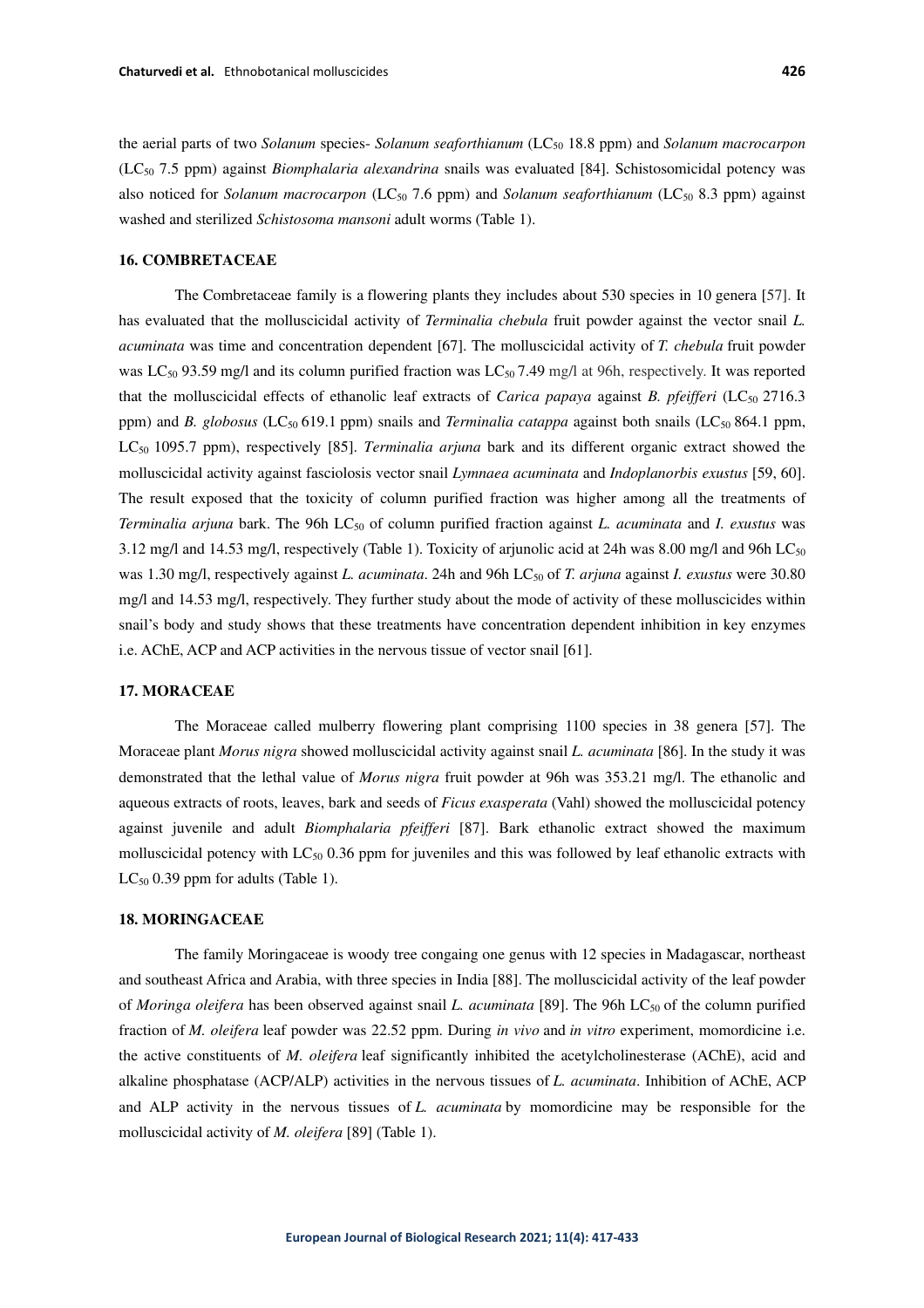# **19. CUCURBITACEAE**

The Cucurbitaceae family is a plant family they includes about 965 species in around 95 genera [57]. The lyophilized fruit powder of *Momordica charantia* showed molluscicidal effect against snail *L. acuminata.*  At 96h of observation period 50% snails were dead at 318.29 mg/l molluscicides. The further study indicated that the active constituents of molluscicides effect on AChE, ACP and ALP activity in the cerebral tissue of *L. acuminata* and leads to the death of treated organism [89]. It has been stated that the lethal concentration (LC50) of aqueous, methanolic and ethanolic extracts of *Momordica charantia* showed most promising molluscicidal effect on juvenile (558.99 ppm, 269.86 ppm, and 236.9 ppm, respectively) and adult *Bulinus globosus* (473.49 ppm, 388.46 ppm and 479.84 ppm, respectively) [90] (Table 1).

#### **20. CUPRESSACEAE**

The Cupressaceae is a conifer includes more than 27 genera includes about 130 species worldwide distribution [91]. Two Juniperus species i.e. *Juniperus horizontalis* Moench and *Juniperus communis* L. are cultivated in Egypt. They showed schistosomicidal and molluscicidal activities. *In vitro* bioassay screening of total methanolic extracts of both *Juniperus* species was carried out. In this experiment *Schistosoma mansoni*  Sambon worms and *Biomphalaria alexandrina* (Ehrenberg) snails were used. The result showed that both of the plant extract had similar schistosomicidal activity (LC<sub>50</sub> 91 μg/ml) while *Juniperus communis* (LC<sub>50</sub> 22.9 ppm) have more potent molluscicidal activity than *Juniperus horizontalis* (LC50 38.9 ppm) respectively [92] (Table 1).

#### **21. AMARANTHACEAE**

A flowering plants family, Amaranthaceae, contains 2040 species belonging 165 genera [57]. Spinach (*Spinacia oleracea*) belongs to the family Amaranthaceae. Chlorophyll is found in green leafy vegetables and the richest source is spinach which contains 5.7% of chlorophyll. Chlorophyllin is a semisynthetic mixture of sodium copper salts derived from chlorophyll. A number of research works proves that chlorophyllin acts as a potent molluscicide. Chlorophyllin showed an effective larvicidal activity against *F. gigantica*. Highest toxicity against both redia and cercaria larvae under red light (LC<sub>50</sub> 0.788 mg/ml, LC<sub>50</sub> 1.199 mg/ml, respectively) and lowest under green light  $(LC_{50}$  3.212 mg/ml,  $LC_{50}$  4.380 mg/ml, respectively) was noted [93] and chlorophyllin showed strong anti-reproductive activity against snail *Lymnaea acuminata.*  Treatment with  $60\%$  of  $24h$  LC<sub>50</sub> of chlorophyllin caused minimum fecundity (57 eggs/20 snails, 48h) in summer [94]. It was observed that chlorophyllin bait and red light reduce reproduction capacity in snails. Sublethal feeding of chlorophyllin bait with starch (468±0.10/20 snails) or serine (319±0.29/20 snails) attractant to snails caused significant reduction in fecundity, hatchability and survivability. In sunlight and red spectral band maximum fecundity was also observed [95]. Photodynamic activity of chlorophyllin has been observed against snail *L*. *acuminata* at different wavelengths of visible light (highest in yellow light LC<sup>50</sup> 392.77 mg/l, lowest in green light  $LC_{50}$  833.02 mg/l) and sunlight (extracted and pure chlorophyllin 331.01 mg/l and 2.60 mg/l, respectively), [96]. Higher Performance Liquid Chromatography (HPLC) study revealed that molluscicidal activity of chlorophyllin is due to their active components i.e. chlorophyllin a and chlorophyllin b [27]. In the cerebral ganglion of snail *Lymnaea acuminata* the biochemical changes was also observed due to the effect of photodynamic chlorophyllin [97]. Maximum reduction was observed in protein (50.19% of control) and enzyme acetylcholinesterase (45.06% of control). *Amaranthus hybridus* exhibited the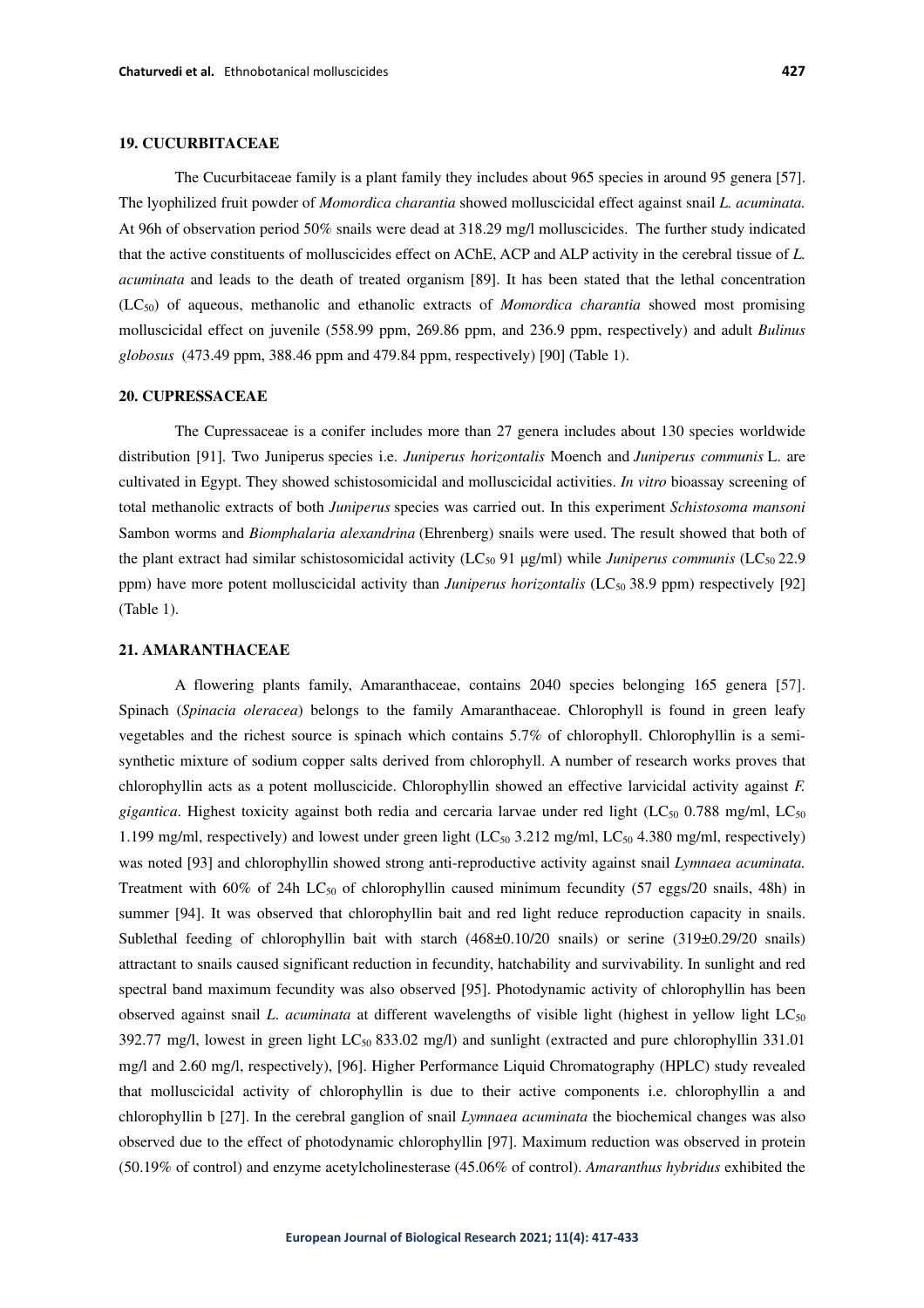best results in terms of toxicity against the vector snail *Biomphalaria pfeifferi*. At the concentration of 80 ppm, *Amaranthus hybridus* extracts of the plant could be more preferred for development of a molluscicide as they resulted in high number of dead snails [65]. It was observed that hexane ( $LC_{50}$  7.59 mg/l, 6.69 mg/l) and ethyl acetate (LC50 5.90 mg/l, 7.32 mg/l) extracts of leaves and fruits of *Atriplex inflata* showed most effective and promising result against *Galba truncatula* snail [98]. It was also noticed that *Achyranthes aspera* has a molluscicidal potential against the snails *Biomphalaria pfeifferi* (24h LC50 72.4 ppm) and *Lymnaea natalensis* (24h LC<sub>50</sub> 69.5 ppm) [99] (Table 1).

## **22. CONCLUSION**

Snails are well known as carriers of diseases and vector of pests. Being largely herbivorous land snails causes immense damage to both cultivated and non-cultivated plants. Control of snail intermediate hosts has been proved to be a fast and efficient approach for interrupting the transmission. Phytochemical screening of various plants has indicated that many plants are endowed with molluscicidal properties that can be harnessed cheaply for vector control and plant extracts have been studied as alternatives to chemical molluscicides. The National and International medicinal system focus towards the natural system of medicine for snail control program. Considering the traditional claim this review assesses the brief description of ethnobotanical molluscicides to control the snail borne control strategy. This plant derived metabolites can also be applied as an alternative drug in modern system of medicine. There immense operational research should be suggested in order to determine its ability to control highly prevalent parasitic disease like schistosomiasis and fasciolosis.

**Authors' Contributions:** DC and NS did conception, design and writing the first hand manuscript. NS did extensive literature search. DC did analysis and interpretation of the manuscript. VKS suggested the topic and review and revision of the manuscript, provided the technical guide and study supervision. All authors are read and approved the final manuscript.

**Conflict of Interest:** The authors have no conflict of interest to declare.

#### **REFERENCES**

- 1. Ponder WF, Linderberg DR. Phylogeny and evolution of the mollusca. Berkeley. University of California Press. 2008.
- 2. Sallam A, El-Wakeil N. Biological and ecological studies on land snails and their control. Integrated Pest Management and Pest Control- Current and Future Tactics. Chapter 18; 2012; 414-444.
- 3. Srivastava AK, Singh VK. Feeding behaviours in gastropod molluscs. J Cell Mol Biol. 2021; 5: 013.
- 4. Singh S, Singh DK. Molluscicidal activity of *Abrus precatorius* Linn. and *Argemone mexicana* Linn. Chemosphere. 1998; 38(14): 3319-3328.
- 5. Chontananarth T, Wongsawad C. Epidemiology of cercarial states of trematodes in freshwater snails from Chiang Mai Province, Thailand. Asian Pac J Trop Biomed. 2013; 3(3): 237-243.
- 6. Godan D. Pest Slugs and Snails, Biology and Control (de. Dora godan) translated by Shelia Gruber, Springer verlog, Berlin, Heidelberg, Academic Press, New York. 1983.
- 7. Singh A, Singh DK, Misra TN, Agarwal RA. Molluscicides of plant origin. Biol Agric Hortic. 1996; 13(3): 205-252.
- 8. Ramachandran J, Ajjampur S, Chandramohan A, Varghese GM. Case of human fasciolosis in Indian: tip of the iceberg. J Postgrad Med. 2012; 58: 150-152.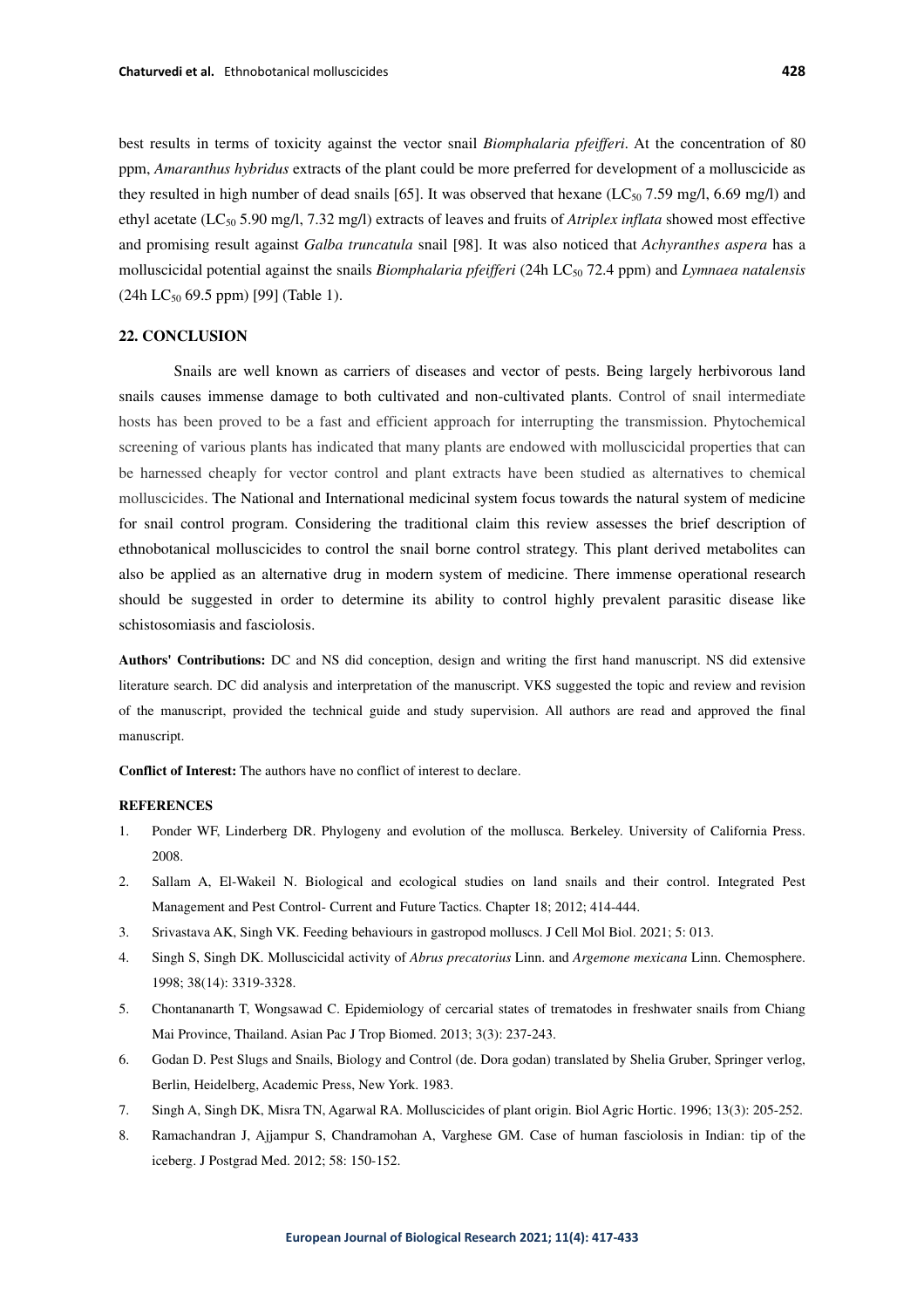- 9. Dida GO, Gelder FB, Anyona DN, Matano A, Abunom PO, Adoka SO, et al. Distribution and abundance of schistosomiasis and fascioliasis host snails along the Mara river in Kenya and Tanzania. Infect Ecol Epidemiol. 2014; 4(10): 1-7.
- 10. Najib MA, Ijani NJN, WAhab WA, Amilah WN, Faez AM, and Safizol Z. A scoping review of the prevalence of fascioliasis in Malaysia and risk factors for infection. Malays J. Med Sci. 2020; 27(1): 22-36.
- 11. Elsheikha HM, Elshazly AM. Host dependent variations in the seasonal prevalence and intensity of heterophyid encysted metacercariae (Digenea: Heterophyidea) in brackish water fish in Egypt. Vet Parasitol. 2008; 153: 65-72.
- 12. Soldanova M, Selbach C, Sures B, Kostadinova A, Perez-del-Olmo A. Larval trematode communities in *Radix auricularia* and *Lymnaea stagnalis* in a reservoir system of the Ruhr river. Parasit Vectors. 2010; 3: 56-68.
- 13. Liu L, Mondal MM, Idris MA, Lokman HS, Rajapakse PVJ, Satrija F, et al. The phylogeography of *Indoplanorbis exustus* (Gastropod: Planorbidae) in Asia. Parasit Vectors. 2010; 3: 57.
- 14. Kumar P, Sunita K, Singh VK, Singh DK. Anti-reproductive activity of *Tribulus terrestris* against vector snail *Lymnaea acuminata.* Front Biol Life Sci. 2014; 2(2): 44-47.
- 15. Fingerut J, Zimmer C, Zimmer R. Pattern and processes of larval emergence in an estuarine parasite system. Biol Bull. 2003; 205(2): 110-120.
- 16. Tigga MN, Bauri RK, Deb AR, Kullu SS. Prevalence of snail intermediate host infected with different trematode cercariae in and around Ranchi. Vet World. 2014; 7(8): 630-634.
- 17. Agarwal RA, Singh DK. Harmful Gastropod and their control. Acta Hydrochim Hydrobiol. 1988; 16: 113-138.
- 18. Gryseels B, Polman K, Clarinx J, Kestens L. Human Schistosomiasis. Lancet. 2006; 368: 1106-1118.
- 19. Howell AK, Malalana F, Beesley NJ, Hodhgkinson JE, Rhodes H, Sekiya M, et al. *Fasciola hepatica* in U.K. Horses. Equine Vet J. 2020; 52(2): 194-199.
- 20. Siles-Lucas M, Becerro-Recio D, Serrat J, González-Miguel J. Fascioliasis and fasciolopsiasis: Current knowledge and future trends. Res Vet Sci. 2021; 134: 27-35.
- 21. Marston A, Hostettmann K. Plant molluscicides. Phytochemistry. 1985; 24: 639- 652.
- 22. Al-Zanbagi NA. Review of using plants as molluscicidal, larvicidal and schistosomicidal in Saudi Arabia. Aust J Basic Appl Sci. 2013; 7(7): 110-120.
- 23. Singh KL, Singh DK, Singh VK. Characterization of the molluscicidal activity of *Bauhinia variegata* and *Mimusops elengi* plants extracts against the *Fasciola* vector *Lymnaea acuminata.* Rev Inst Med Trop Sao Paulo. 2012; 54(3): 135-140.
- 24. Gomez DC and Anacta N. A new method to test Molluscicides against the Philippine Schistosomiasis snail vector. J Parasitol Res. 2020; 2020: ID 3827125.
- 25. Rao IG, Singh DK. Toxic effect of single and binary treatments of synthetic and plant derived molluscicides against *Achatina fulica*. J Appl Toxicol. 2002; 22(3): 211-215.
- 26. Osman GY, Mohamed AH, Sheir SK, and El-Nabi SEH, Allam SA. Molluscicidal activity of Mirazid on *Biomphalaria alexandrina* snail: Biological and Molecular studies. Int J Adv Res. 2014; 2(2): 977-989.
- 27. Chaturvedi D, Singh DK, Singh VK. Photodynamic toxicity of chlorophyllin against *Fasciola gigantica* carrier snail *Indoplanorbis exustus* in visible spectral band. Pharmacogn J. 2017; 9(6): 729-736.
- 28. Soni N, Singh VK, Singh DK. HPLC characterization of molluscicidal component of *Tamarindus indica* and its mode of action on nervous tissue of *Lymnaea acuminata*. J. Ayurveda Integr Med*.* 2020; 11(2): 131-139.
- 29. Gillespie LJ, Armbruster WS. A contribution to the *Guianan* flora: *Dalechampia, Haematostemon, Omphalea, Pera, Plukenetia* and *Tragia* (Euphorbiaceae) with notes on subfamily Acalyphoideae. Smithson Contrib Bot. 1997; (86): 6.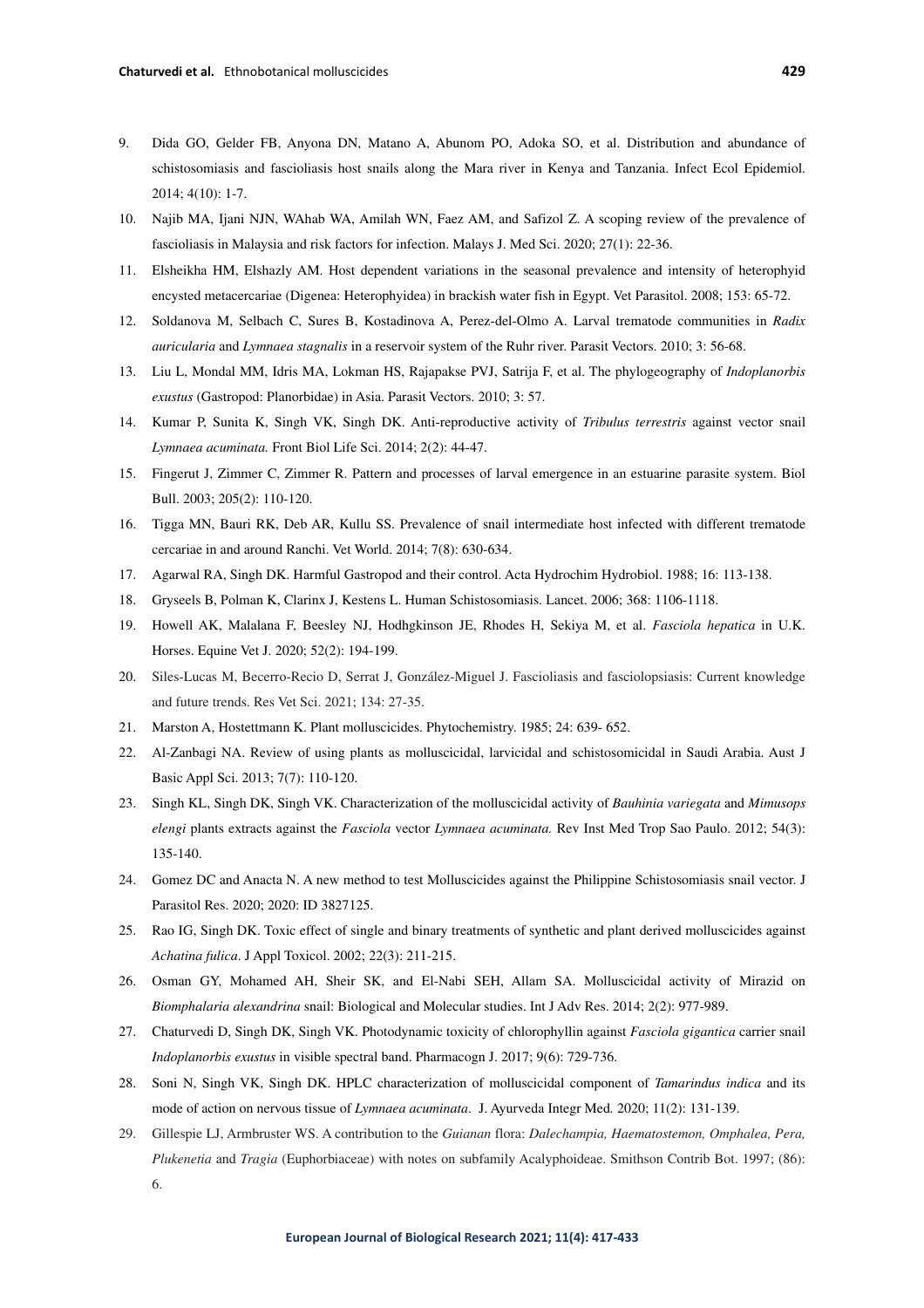- 30. The Plant list: Euphorbiaceae. Royal Botanic Gardens Edinburgh and Missouri Botanic Gardens. Retrieved 31 March 2017.
- 31. Singh A, Agarwal RA. Molluscicidal and anticholinesterase activity of euphorbiales. Biol Agric Hortic. 1990; 7: 81- 91.
- 32. Bakry FA. Use of some plant extracts to control *Biomphalaria alexandrina* snails with emphasis on some biological effects. Pestic Biochem Phys. 2009; 95(3): 159-165.
- 33. Ahmed A, Abdel-Haleem Y, Naaema B, El-Kassas. Ultrastructure and histopathological effects of some plant extracts on digestive gland of *Biomphalaria alexandrina* and *Bulinus trancatus*. J Basic Appl Zool. 2013; 66(2): 27- 33.
- 34. Chase MW, Reveal JL, Fay M.F. A subfamilial classification for the expanded asparagaleon families Amaryllidaceae, Asparagaceae and Xanthorrhoeaceae. Bot J Linn Soc. 2009; 161(2): 132-136.
- 35. Stevens P.F. Angiosperm Phylogeny Website. (2001 onwards) Version 9, June 2008. http://www.mobot.org/mobot/research/apweb/welcome.html
- 36. Sukumaran D, Parashar BD, Rao KM. Molluscicidal properties of *Agave Americana* and *Balanites aegyptiaca.* Int J Pharmacogn. 1994; 32(3): 232-238.
- 37. Osman GY, Mohamed AM, Kader AA, Mohamed AA. Biological studies on *Biomphalaria alexandrina* snail treated with *Furcraea selloa marginata* plant (Family Agavaceae) and *Bacillus thuringiensis kurstaki* (Dipel-2X). J Appl Pharm Sci. 2011; 1(10): 47-55.
- 38. Abdel-Gawad MM, El-Nahas HA, Osman NS. Molluscicidal activity of steroidal saponins isolated from *Agave angustifolia*. Global J Pharmacol. 2015; 9(2): 138-143.
- 39. Bakry FA, Hamdi SAH. The molluscicidal activity of some plant extracts against *Biomphalaria alexandrina* snails. Egypt Soc Exp Biol. 2006; 2: 99-106.
- 40. Kumar P, Singh DK. Molluscicidal activity of *Ferula asafoetida, Syzygium aromaticum* and *Carum carvi* and their active components against the snail *Lymnaea acuminata.* Chemosphere. 2006; 63: 1568-1574.
- 41. Rawi SM, Al-Hazmi M, Seif Al-Nassr F. Comparative study of the molluscicidal activity of some plant extracts on the snail vector of *Schistosoma mansoni*, *Biomphalaria alexandrina*. Int J Zool Res. 2011; 7(2): 169-189.
- 42. Singh A, Singh DK. Effect of herbal molluscicides and their combination on the reproduction of snail *Lymnaea acuminata*. Arch Environ Toxicol. 2004; 46: 470-477.
- 43. El-din A.T. Molluscicidal effect of three monoterpenes oil on Schistosomiasis and fasciolosis vector snail in Egypt. J Egypt Soc Parasitol. 2006; 36: 599-612.
- 44. Sunita K, Kumar P, Singh DK. *In vivo* phytotherapy of snail by plant derived active components in control of fascioliasis. Scientific J Vet Adv. 2013; 2(5): 61-67.
- 45. Chifundera K, Baluk B, Mashimango B. Phytochemical screening and molluscicidal potency of some Zairean medicinal plants. Pharmacol Res. 1993; 28(4): 333-340.
- 46. Amusan OOG, Msonthi JD, Makhuba LP. Molluscicidal activity of *Urginia opigea.* Fitoterapia. 1997; 68: 185-186.
- 47. Singh DK, Singh A. *Allium sativum* (Garlic), a potent new molluscicide. Biol Agric Hortic. 1993; 9: 121-124.
- 48. Singh VK, Singh DK. Characterization of allicin as molluscicidal agent in *Allium sativum* (garlic). Biol Agric Hortic. 1995; 12: 119-131.
- 49. Singh VK, Singh DK. Enzyme inhibition by allicin, the molluscicidal agent of *Allium sativum* L. (Garlic). Phytother Res. 1996; 10: 383-386.
- 50. Endress ME, Bruyns PV. A revised classification of the Apocynaceae s.I. Bot. Rev 2000; 66: 1-56.
- 51. Simpson MG. Plant Systematics. 2nd edn. Academic Press, Elsevier. 2010.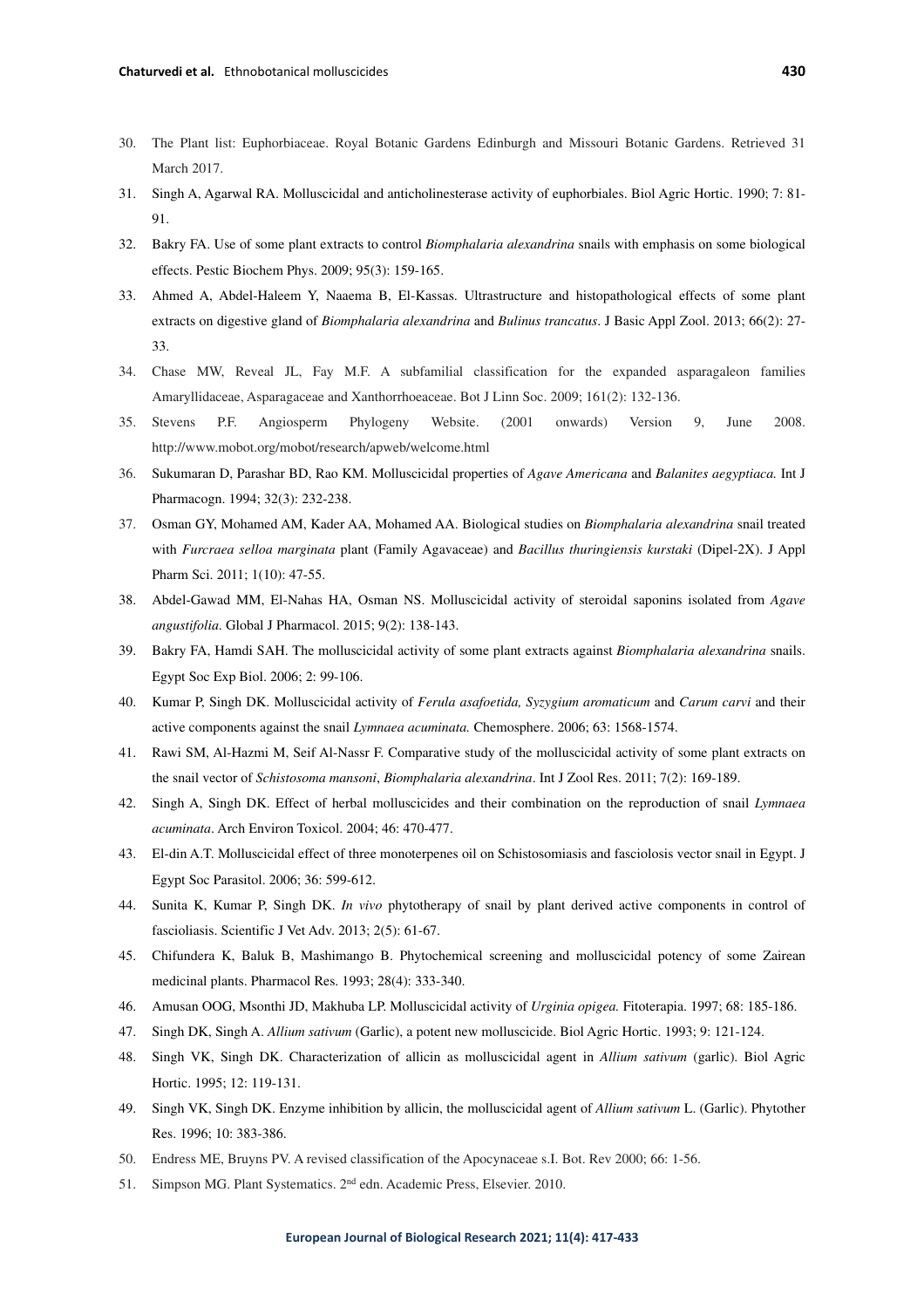- 52. Singh S, Singh DK. Molluscicidal activity of *Nerium indicum* bark. Braz J Med Biol Res. 1998; 31: 951-954.
- 53. Singh SK, Singh SK, Singh A. Molluscicidal and piscicidal properties of three medicinal plants of family Apocynaceae - a review. J Biol Earth Sci. 2013; 3(2): B194-B205.
- 54. Bakry FA, Mohamed RT, Hasheesh WS. Impact of Methanol extract *Adenium obesum* plant on the some biochemical and biological parameters of *Bulinus trancatus* snails. J Evol Biol Res. 2011; 3(6): 87-94.
- 55. Kim K, Nguyen VB, Dong J, Wang Y, Park JY, Lee SC, et al. Evolution of the Araliaceae family inferred from complete chloroplast genomes and 45S nrDNAs of 10 Panax-related species. Sci Rep. 2017; 7(1): 4917.
- 56. Hassan SE, Abdel Rahman EH, Abdel Monem AR. Molluscicidal activity of butanol fraction of *Meryta denhamii* flowers against *Lymnaea natalensis* and *Biomphalaria alexandrina*. Glob Vet. 2010; 4(1): 15-21.
- 57. Christenhusz MJM, Byng JW. The number of known plants species in the world and its annual increase. Phytotaxa. 2016; 261 (3): 201-217.
- 58. Adenusi AA, Odaibo BA. Laboratory assessment of molluscicidal activity of crude aqueous and ethanolic extract of *Delbergia sisso* plants parts against *Biomphalaria pfeifferi*. Travel Med Infect Dis. 2008; 6(4): 219-227.
- 59. Soni N, Singh VK. Molluscicidal activity of *Tamarindus indica* and *Terminalia arjuna* against *Indoplanorbis exustus*: A causative agent of Trematodiasis. Scien Agricult. 2015; 12: 163-170.
- 60. Soni N, Singh VK. Screening of molluscicidal potential of indigenous medicinal plants *Terminalia arjuna* and *Tamarindus indica* against fasciolosis vector: *Lymnaea acuminata.* AJST. 2017; 8 (8): 5256-5261.
- 61. Soni N, Singh DK, Singh VK. Inhibition kinetics of acetylcholinesterase and phosphatases by the active constituents of *Terminalia arjuna* and *Tamarindus indica* in the cerebral ganglion of *Lymnaea acuminata*. Pharmacogn J. 2017; 9(2): 148-156.
- 62. Singh K, Singh A, Singh DK. Molluscicidal activity of neem (*Azadirachta indica* A. Juss). J Ethnopharmacol. 1996; 52(1): 35-40.
- 63. Rao IG, Singh DK. Effect of single and binary combination of plant derived molluscicides on reproduction and survival of the snail *Achatina fulica*. Arch Environ Contam Toxicol. 2000; 39(4): 486-493.
- 64. Alam HM, Kaur A, Jyoti Singh, NK, Haque M, Ram SS. Molluscicidal effects of methanolic extract of *Azadirachta indica* (neem) on snail *Lymnaea auricularia* and *Indoplanorbis exustus.* Indian J Anim Res. 2010; 44(3): 178-182.
- 65. Mwonga KB, Waniki NENM, Dorcas YS, Piero NM. Molluscicidal effect of aqueous extracts of selected medicinal plants from Makueni County, Kenya. Pharm Anal Acta. 2015; 6(11): 445-459.
- 66. Acevedo-Rodriguez P, Van Welzen PC, Adema F, Van der Ham RWJM. Sapindaceae In: Kubitzki K. (Ed) Flowering Plants. Eudicots: Sapindales, Cucurbitales, Myrtaceae. [The families and genera of vascular plants.] Springer, Berlin, 2011: 357-407.
- 67. Upadhyay A, Singh, DK. Molluscicidal activity of *Sapindus mukorossi* and *Terminalia chebula* against the freshwater snail *Lymnaea acuminata*. Chemosphere. 2011; 83: 468-474.
- 68. Quijano-Aviles MF, Lara G, Riera-Ruiz C, Barragan-Lucas AD, Miranda M, Manzano P. Evaluation of plant molluscicides against *Pomacea canaliculata*. Emir J Food Agric. 2016; 28(3): 224-226.
- 69. Srivastava P, Singh DK. Control of harmful snails: Tejpat (*Cinnamomum tamala*) a potential molluscicide. J Appl Biosci. 2005; 31(2): 128-132.
- 70. Yang F, Long E, Wen J, Cao L, Zhu C, Hu H et al. Linalool, drive from the *Cinnamomum camphora* (L.) Presl leaf extracts, possesses molluscicidal activity against *Oncomelania hupensis* and inhibits infection of *Schistosoma japonicum.* Parasite Vectors. 2014; 7: 407-420.
- 71. Angiosperm Phylogeny Group. An update of the Angiosperm Phylogeny group classification for the orders and families of flowering plants. APG III. Bot J Linn Soc. 2009; 161(2): 105-121.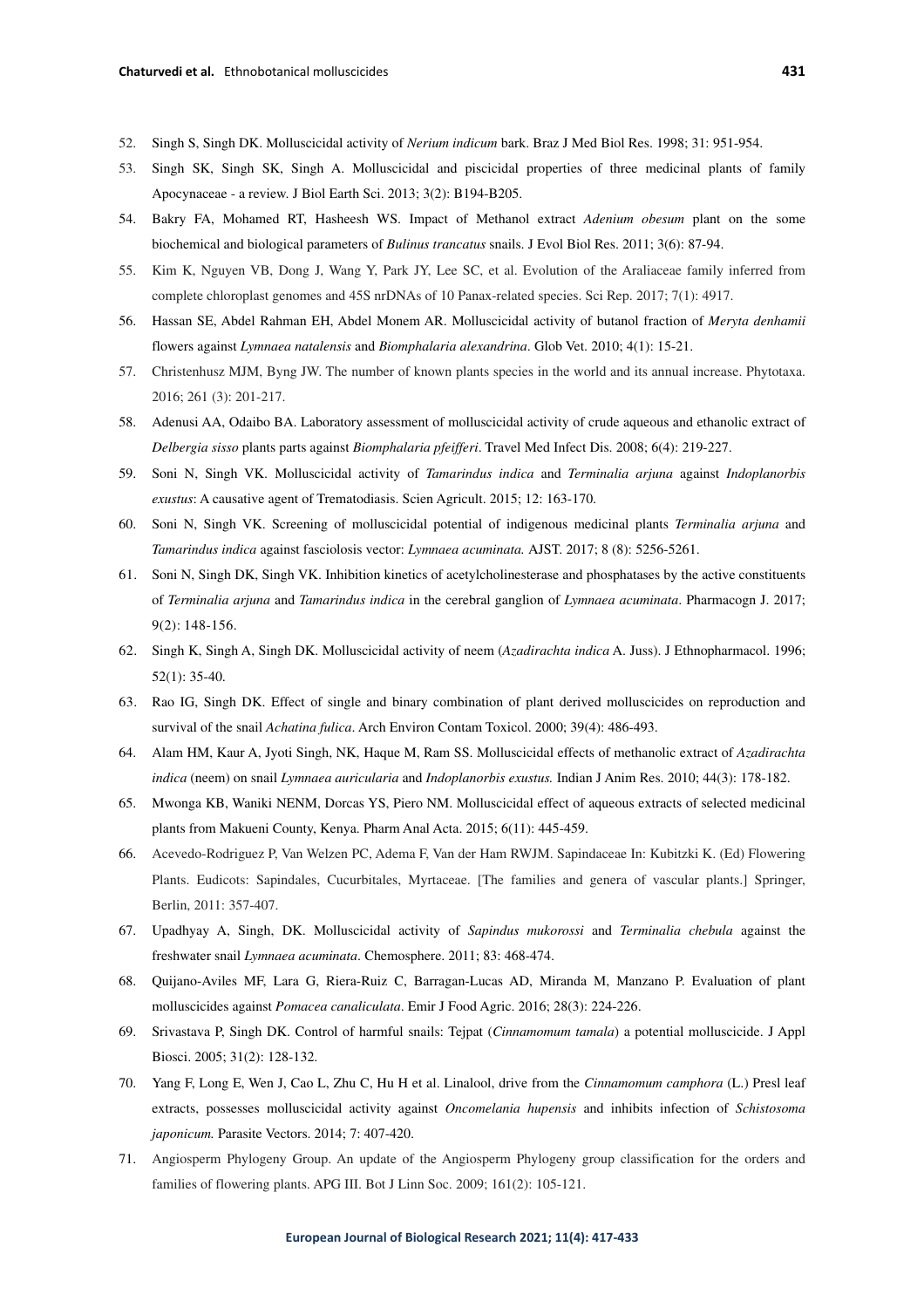- 72. Faria RX, Rocha LM, Souza EPBSS, Almeida FB, Fernandes CP, Santos JAA. Molluscicidal activity of *Manilkara subsericea* (Mart.) dubard on *Biomphalaria glabrata* (Say, 1818). Acta Trop. 2018; 178: 163-168.
- 73. Pandey JK, Singh DK. Toxicity of *Piper cubeba*, *Piper longum* and *Tribulus terrestris* against the snail *Lymnaea acuminata*. Malays Appl Biol. 2008; 37(1): 41-46.
- 74. Srivastava P, Kumar P, Singh VK, Singh DK. Molluscicidal activity of *Piper nigrum* (Black) against the snail *Lymnaea acuminata* and *Indoplanorbis exustus* in the control of Fasciolosis. J Herb Med Toxicol. 2009; 3: 81-86.
- 75. Ukwandu NCD, Odaibo AB, Okorie TG, Nmorsi OPG. Molluscicidal effect of *Piper* guineense. Afr J Tradit Complement Altern Med. 2011; 8(4): 447-451.
- 76. Rapado LN, Lopes POde M, Yamaguchi LF, Nakano E. Ovicidal effect of Piperaceae species on *Biomphalaria glabrata*, *Schistosoma mansoni* host. Rev Inst Med Trop Sao Paulo. 2013; 55(6): 421-424.
- 77. Iwu MM. Handbook of African medicinal plants. Boca Raton u.a.: CRC Press. 1993.
- 78. Molla E, Giday M, Erko B. Laboratory assessment of the molluscicidal and cercariacidal activities of *Balanites aegyptiaca*. Asian Pac J Trop Biomed. 2013; 3(8): 657-662.
- 79. Abdullahi Y, Muhammad I, Yerima MI. Molluscicidal activity of aqueous extract of leaves, stem back and roots of desert date (*Balanite aegyptiaca* DeL.) against common liver fluke (*Fasciola hepatica*) found in snail (*Lymnaea natalensis*). J Appl Sci Environ Manage 2018; 22(3): 409-413.
- 80. Olmstead RG, Bohs L. A summary of molecular systematic research in Solanaceae: 1982-2006. Acta Hortic. 2007; 745: 225-68.
- 81. El-Sherbini GT, Zayed RA, El-Sherbini ET. Molluscicidal activity of some *Solanum* species extracts against the snail *Biomphalaria alexandrina*. J Parasitol Res. 2009; 2009: ID 474360.
- 82. Changbunjong T, Wongwit W, Leemingsawat S, Tongtokit Y, Deesin V. Effect of crude extract of *Solanum xanthocarpum* against snails and mosquito larvae. Southeast Asian J Trop Med Public Health. 2010; 41(2): 320-325.
- 83. Hammami H, Mezghani-Jarraya R, Damak M, Ayadi A. Molluscicidal activity of various solvent extracts from *Solanum nigrum* var. *villosum* L. aerial parts against *Galba truncatula*. Parasite. 2011; 18(1): 63-70.
- 84. Alsherbiny MA, El-Badawy SA, Elbedewy H, Ezzat SM, Elsakhawy FS, Abdel-Kawy MA. Comparative molluscicidal and schistomicidal potentiality of two *Solanum* species and its isolated glycoalkaloids. Pharmacogn Res. 2018; 10(1): 113-117.
- 85. Adetunji VO, Salawu OT. Efficacy of ethanolic leaf extracts of *Carica papaya* and *Terminalia catappa* as molluscicides against the snail intermediate hosts of schistosomiasis. J Med Plants Res. 2010; 4(22): 2348-2352.
- 86. Hanif F, Singh DK. Molluscicidal activity of *Morus nigra* against the freshwater snail *Lymnaea acuminata*. J Biol Earth Sci. 2012; 2(2): B54-B62.
- 87. Oledibe PA, Morenikeji OA, Benson O. Molluscicidal potency of *Ficus exasperata* (Vahl) against juvenile and adult *Biomphalaria pfeifferi*. Zool Ecol. 2013; 23(2): 147-156.
- 88. Olson ME. Moringaceae martinov. Drumstick Tree Family. (PDF). Flora of North America. 1993+. Flora of North America North of Mexico. 2010; 7: 167-169.
- 89. Upadhyay A, Singh VK, Singh DK. Characterization of molluscicidal component of *Moringa oleifera* leaf and *Momordica charantia* fruits and their modes of action in snail *Lymnaea acuminata.* Rev Inst Med Trop Sao Paulo. 2013; 55(4): 251-259.
- 90. Oguche O, Olofintoye LK. Molluscicidal effect of *Vernonia amygdalina* (Del) and *Momordica charantia* Linn. on *Bulinus* (Phy) *globosus*. IJMSE. 2018; 9(1): 23-28.
- 91. Farjon A. Monograph of Cupressaceae and sciadopitys. Royal botanic Gardens, Kew. 2005.